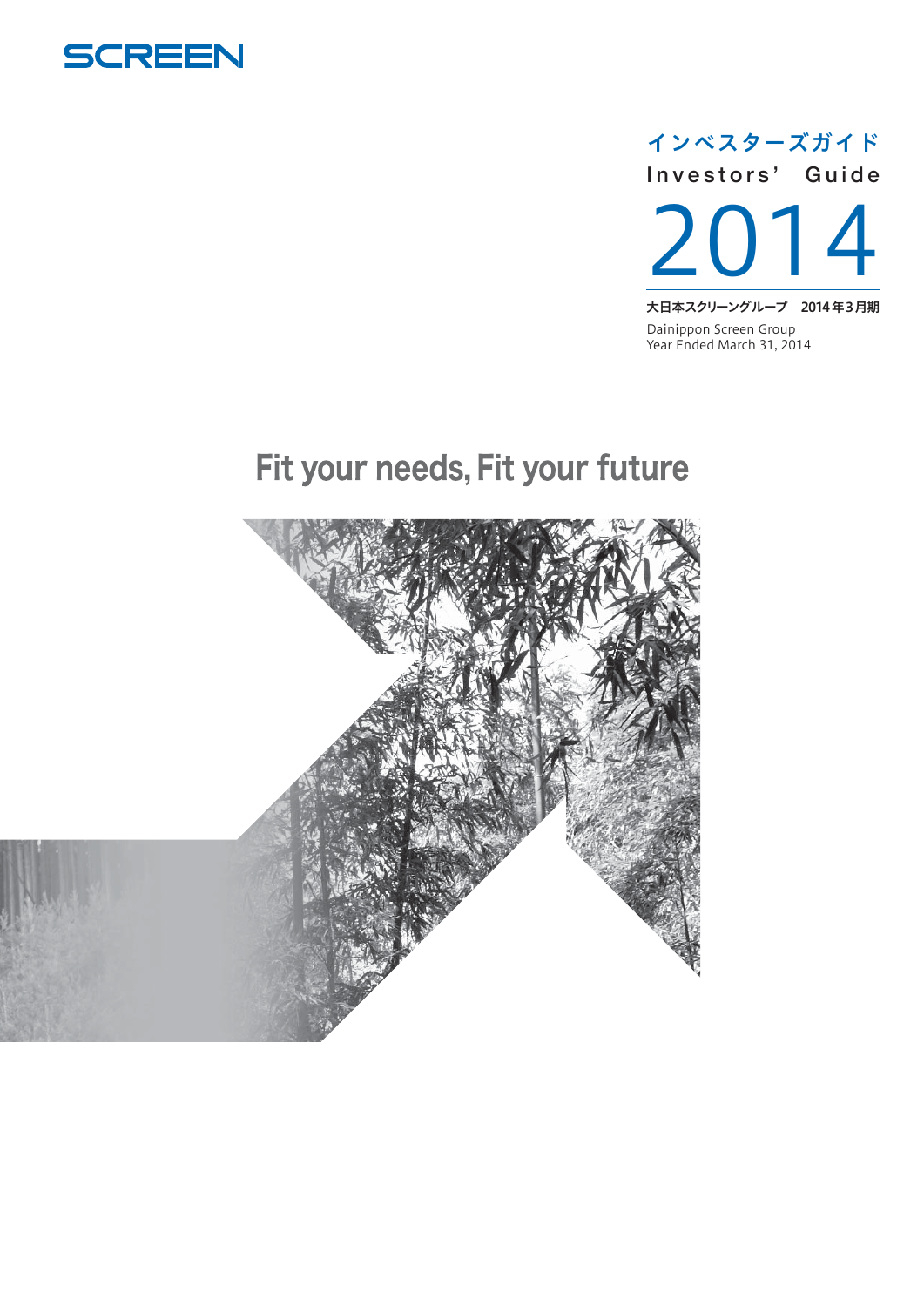| 会社名        | 大日本スクリーン製造株式会社                                                          | Cor         |
|------------|-------------------------------------------------------------------------|-------------|
| 設立         | 1943年10月11日                                                             | Est         |
| 代表者        | 取締役会長 最高経営責任者(CEO) 石田<br>明<br>取締役社長 最高執行責任者(COO) 垣内 永次<br>(2014年4月1日就任) | Rep<br>A    |
| 資本金        | 540 億円                                                                  | E           |
| 連結従業員数     | 4,968名                                                                  | Car<br>Em   |
| 単独従業員数     | 2.228名                                                                  | Em          |
| 本社         | $\overline{7}$ 602 - 8585                                               | Hea         |
|            | 京都市上京区堀川通寺之内上る                                                          |             |
|            | 4丁目天神北町1番地の1                                                            | TEL         |
| <b>TEL</b> | $075 - 414 - 7111$                                                      | <b>FAX</b>  |
| <b>FAX</b> | $075 - 451 - 9603$                                                      | E-n         |
| E-mail     | info@screen.co.jp                                                       | Wel         |
| Website    | www.screen.co.jp                                                        | <b>Fisc</b> |
| 決算期        | 3月31日                                                                   | Mor         |
| 定時株主総会開催月  | 毎年6月                                                                    | <b>Sto</b>  |
| 上場証券取引所    | 東証一部                                                                    | Coc         |
| 証券コード      | 7735                                                                    | Adr         |
| 株主名簿管理人    | 三井住友信託銀行株式会社                                                            | S           |

| <b>Company name:</b> Dainippon Screen Mfg. Co., Ltd.                |
|---------------------------------------------------------------------|
| <b>Established: October 11, 1943</b>                                |
| <b>Representative director:</b>                                     |
| Akira Ishida, Chairman and CEO                                      |
| Eiji Kakiuchi, President and COO (Appointed April 1, 2014)          |
| <b>Capital: ¥54 billion</b>                                         |
| <b>Employees (Consolidated):</b> 4,968 employees                    |
| <b>Employees (Nonconsolidated):</b> 2,228 employees                 |
| <b>Head office:</b> Tenjinkita-machi 1-1, Teranouchi-agaru 4-chome, |
| Horikawa-dori, Kamigyo-ku, Kyoto 602-8585, Japan                    |
| TEL: $+81-75-414-7111$                                              |
| FAX: $+81 - 75 - 451 - 9603$                                        |
| <b>E-mail:</b> info@screen.co.jp                                    |
| <b>Website:</b> www.screen.co.jp/eng                                |
| Fiscal year-end: March 31                                           |
| <b>Month of annual shareholders' meeting: Every June</b>            |
| <b>Stock listings: Tokyo</b>                                        |
| Code number: 7735                                                   |
| Administrator for shareholders' register:                           |
| Sumitomo Mitsui Trust Bank, Limited                                 |

#### 2014年3月期連結売上高構成 **Composition of Consolidated Net Sales for the Fiscal Year Ended March 31, 2014**



| <b>宝要製品</b><br><b>Major Products</b>                                                  |                                                                                                                                                                                                                                                                              |
|---------------------------------------------------------------------------------------|------------------------------------------------------------------------------------------------------------------------------------------------------------------------------------------------------------------------------------------------------------------------------|
| 半導体機器事業<br><b>Semiconductor Equipment</b>                                             | 枚葉式洗浄装置、バッチ式洗浄装置、スピンスクラバー、コーターデベロッパー、熱処理装置、<br>検査・測定装置、直接描画装置<br>Single wafer cleaning equipment, batch-type cleaning equipment, spin scrubber, coater/developer,<br>annealing equipment, wafer pattern inspection and measurement equipment and direct imaging<br>equipment |
| FPD 機器事業<br><b>FPD Equipment</b>                                                      | コーターデベロッパー、ウェットエッチング装置、レジスト剥離装置、露光装置<br>Coater/developer, wet etching equipment, resist stripping equipment and exposure equipment                                                                                                                                           |
| メディアアンドプレシジョンテクノロジー事業<br><b>Media and Precision Technology</b>                        |                                                                                                                                                                                                                                                                              |
| 印刷関連機器<br><b>Graphic Arts Equipment</b><br>プリント基板関連機器<br><b>PCB-related Equipment</b> | CTP装置、デジタル印刷機、ワークフローRIP、文字フォント<br>Computer to plate (CTP) equipment, digital printing equipment, workflow RIP and font<br>露光装置・直接描画装置、外観検査装置、精密側長装置<br>Exposure/direct imaging equipment, inspection equipment and digital precision measurement equipment                   |

#### 目 次 **Contents**

| 財務データ Consolidated Financial Data                              |  |
|----------------------------------------------------------------|--|
|                                                                |  |
|                                                                |  |
|                                                                |  |
| 連結貸借対照表(6年間) Consolidated Balance Sheets (6 years) 7           |  |
| 連結損益計算書(6年間) Consolidated Statements of Operations (6 years) 9 |  |
| 連結キャッシュ・フロー計算書(4年間)                                            |  |
|                                                                |  |
|                                                                |  |
|                                                                |  |
|                                                                |  |

• セグメント別データ、営業データ、財務データ、投資指標においては、単独と明記している箇所を

- 除き、連結ベースで記載しています。 当書に記載されている将来の業績に関する計画、戦略、確信などは、現在入手可能な情報に基づい て大日本スクリーンの経営者が判断したものです。したがって、実際の業績は、社会情勢、経済情 勢などにより大きく異なる結果となる可能性があります。
- 当書の財務データは、日本の会計基準および関連法規に基づいて作成したもので、日本の有価証 券報告書に準拠しており、当社のアニュアルレポートとは異なる部分があります。
- 2014年3月期より半導体機器事業およびFPD機器事業の装置販売について据付完了基準により 収益を認識する方法に変更し、2013年3月期については当該会計方針の変更を遡及適用した数値 を記載しています。
- Information in the Consolidated Segment Data, Consolidated Financial Data and Investment Indicators sections is provided on a consolidated basis, unless specifically indicated.
- The plans, strategies and statements related to the outlook for future results in this document are in accordance with assumptions and beliefs determined by management based on currently available information. However, it should be noted that there is a possibility that actual results could differ significantly due to such factors as social and economic conditions.
- The financial figures in this report are based on Japanese accounting standards and related laws as well as in compliance with our certified financial statements. Figures may differ from those presented<br>in the annual report.
- Effective from the fiscal year ended March 31, 2014, as for main unit sales in the Semiconductor Equipment segment and the FPD Equipment segment, the revenue recognition method was changed to<br>the completion of installation basis. Accordingly, amounts for the fiscal year ended March 31, 2013 have<br>been reclassified with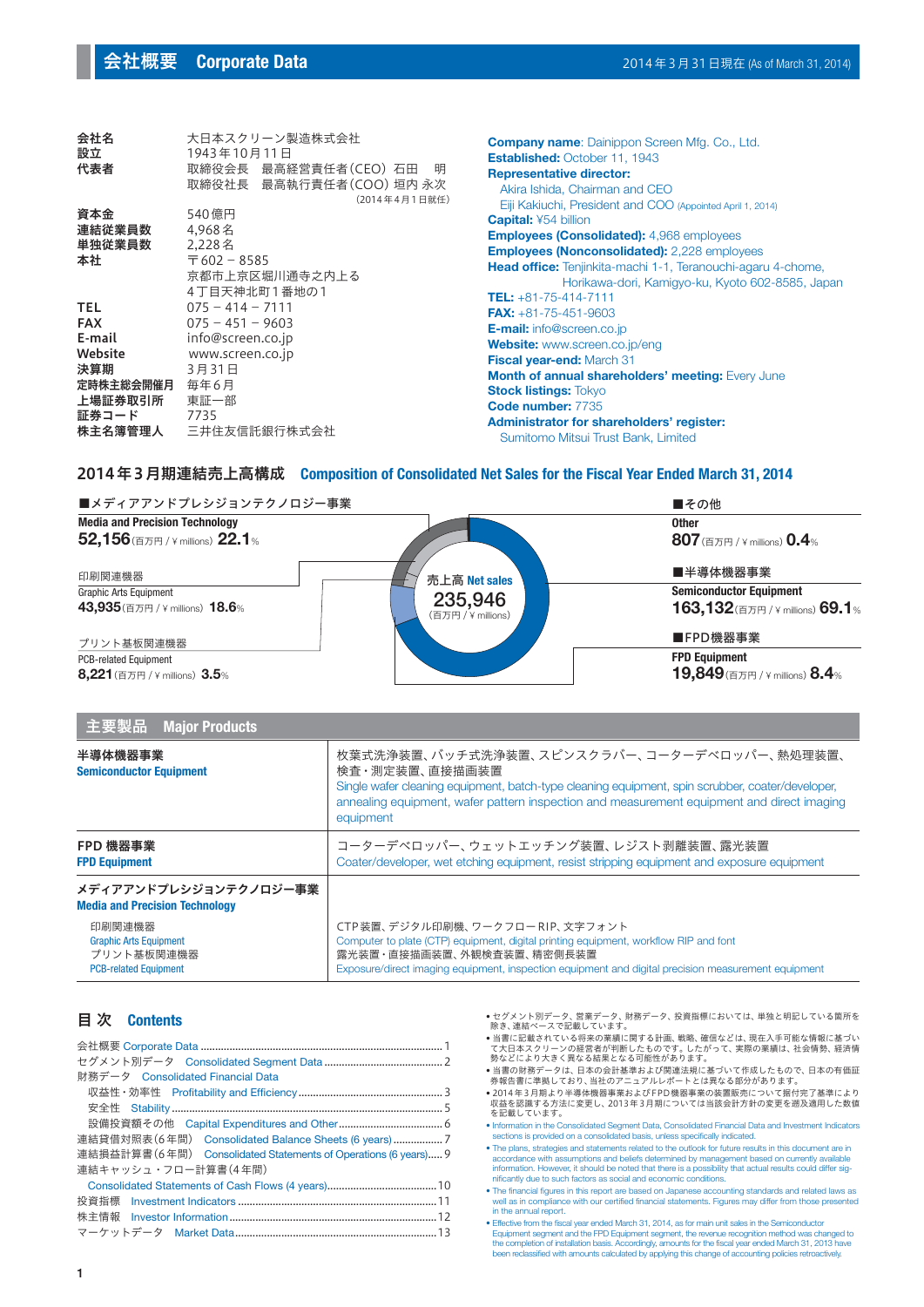## セグメント別データ **Consolidated Segment Data**

営業利益

2011年3月期からセグメント区分を変更しています。 Segments changed, effective from the fiscal year ended March 31, 2011.

#### 売上高 **Net sales** (十億円 / ¥ billions) **10/3 11/3 12/3 13/3 14/3**  $\bigcap$ 300 200 100 ■ 電子工業用機器 Electronic Equipment and Components ■ 画像情報処理機器 Graphic Arts Equipment ■ その他 Other ■ 半導体機器事業 Semiconductor Equipment ■ FPD機器事業 FPD Equipment ■ メディアアンドプレシジョン<br>- テクノロジー事業<br>Media and Precision Technology



受注高・受注残高 **Orders received & Order backlog**





#### 売上高 **Net sales** 百万円 / ¥ millions

|                                            | 201 U U |                                       |
|--------------------------------------------|---------|---------------------------------------|
| 電子工業用機器事業                                  | 125,085 | 半導体機器事業                               |
| <b>Electronic Equipment and Components</b> |         | <b>Semiconductor Equipment</b>        |
| 半導体製造装置                                    | 100,931 | FPD機器事業                               |
| <b>Semiconductor Production Equipment</b>  |         | <b>FPD Equipment</b>                  |
| FPD 製造装置                                   |         | メディアアンドプレシジョンテクノロジー事業                 |
| <b>FPD Production Equipment</b>            | 19,898  | <b>Media and Precision Technology</b> |
| その他電子工業用機器および部品                            |         | 印刷関連機器                                |
| <b>Other Electronic Equipment</b>          | 4,255   | <b>Graphic Arts Equipment</b>         |
| 画像情報処理機器事業                                 |         | プリント基板関連機器                            |
| <b>Graphic Arts Equipment</b>              | 38,447  | <b>PCB-related Equipment</b>          |
| その他<br><b>Other</b>                        | 595     | その他<br><b>Other</b>                   |
| 合計<br><b>Total</b>                         | 164,128 | 合計<br><b>Total</b>                    |
|                                            |         |                                       |

|                                            | 2010/3  |                                       | 2011/3  | 2012/3  | 2013/3  | 2014/3  |
|--------------------------------------------|---------|---------------------------------------|---------|---------|---------|---------|
| 電子工業用機器事業                                  | 125,085 | 半導体機器事業                               | 174.278 | 167.593 | 140.689 | 163,132 |
| <b>Electronic Equipment and Components</b> |         | <b>Semiconductor Equipment</b>        |         |         |         |         |
| 半導体製造装置                                    | 100,931 | FPD機器事業                               | 32.711  | 32,611  | 12.041  | 19,849  |
| <b>Semiconductor Production Equipment</b>  |         | <b>FPD Equipment</b>                  |         |         |         |         |
| FPD 製造装置                                   | 19,898  | メディアアンドプレシジョンテクノロジー事業                 | 47.306  | 49.163  | 46.323  | 52.156  |
| <b>FPD Production Equipment</b>            |         | <b>Media and Precision Technology</b> |         |         |         |         |
| その他電子工業用機器および部品                            |         | 印刷関連機器                                |         |         |         |         |
| <b>Other Electronic Equipment</b>          | 4,255   | <b>Graphic Arts Equipment</b>         | 40.488  | 43.563  | 40.196  | 43,935  |
| 画像情報処理機器事業                                 |         | プリント基板関連機器                            |         |         |         |         |
| <b>Graphic Arts Equipment</b>              | 38,447  | <b>PCB-related Equipment</b>          | 6.818   | 5.600   | 6.127   | 8.221   |
| その他<br><b>Other</b>                        | 595     | その他<br><b>Other</b>                   | 656     | 721     | 739     | 807     |
| 台計<br><b>Total</b>                         | 164.128 | 合計<br><b>Total</b>                    | 254.952 | 250.089 | 199.795 | 235,946 |

#### **地域別売上高 Domestic and overseas sales Example 20 and the same of the same of the same of the same of the same of the same of the same of the same of the same of the same of the same of the same of the same of the same of**

|           |                      | 2010/3 | 2011/3  | 2012/3 | 2013/3 | 2014/3  |
|-----------|----------------------|--------|---------|--------|--------|---------|
| 北米        | <b>North America</b> | 18.012 | 54.364  | 53.478 | 45.185 | 47,093  |
| アジア・オヤアニア | Asia & Oceania       | 87.578 | 114.787 | 92.063 | 80.394 | 111,555 |
| 欧州        | Europe               | 13.747 | 26.572  | 26.138 | 19.226 | 21.913  |
| その他       | Other                | 2.076  | 6.599   | 16.274 | 10.878 | 2.083   |
| 日本        | Japan                | 42.713 | 52.628  | 62.135 | 44.109 | 53,300  |
|           |                      |        |         |        |        |         |

なお、国別地域別で見た場合の2014年3月期の主な売上先は、台湾 69,676百万円、韓国 17,580百万円、中国 15,441百万円、米国 46,700百万円です。 Looking at sales by country or geographic area, principal sales to customers in Taiwan amounted to ¥69,676 million, in South Korea ¥17,580 million, in China ¥15,441 million and in the United States ¥46,700 million in<br>the f

#### **営業利益 Operating income** スピック・コンピック こうしょう こうしょう こうしょう こうしょう しゅうしょう しゅうしょう しゅうしょう

|                                                         | 2010/3    |                                                                | 2011/3  | 2012/3  | 2013/3  | 2014/3  |
|---------------------------------------------------------|-----------|----------------------------------------------------------------|---------|---------|---------|---------|
| 電子工業用機器事業<br><b>Electronic Equipment and Components</b> | (11, 449) | 半導体機器事業<br><b>Semiconductor Equipment</b>                      | 28.140  | 13.627  | (3,752) | 8,759   |
|                                                         |           | FPD機器事業<br><b>FPD Equipment</b>                                | 34      | (1,216) | (835)   | (422)   |
| 画像情報処理機器事業<br><b>Graphic Arts Equipment</b>             | (2,490)   | メディアアンドプレシジョンテクノロジー事業<br><b>Media and Precision Technology</b> | (1,304) | 2.305   | 1.474   | 2.767   |
| その他<br><b>Other</b>                                     | (106)     | その他<br><b>Other</b>                                            | 303     | 3       | (158)   | (652)   |
|                                                         |           | 調整額<br>Adiustments                                             | (362)   | (1,221) | (1,560) | (1,550) |
| 合計<br><b>Total</b>                                      | (14,046)  | 合計<br><b>Total</b>                                             | 26.811  | 13,498  | (4,833) | 8,902   |
|                                                         |           |                                                                |         |         |         |         |

#### 受注高 · 受注残高 Orders received & Order backlog **Example 2018 - The Conduct of The Conduct of The Conduct of The Conduct of The The Theorem and The Theorem and The Theorem and The Theorem and The Theorem and The Theorem and T**

|                                                         | 2010/3  |                                                                | 2011/3  | 2012/3  | 2013/3  | 2014/3  |
|---------------------------------------------------------|---------|----------------------------------------------------------------|---------|---------|---------|---------|
| 電子工業用機器事業<br><b>Electronic Equipment and Components</b> | 140,712 | 半導体機器事業<br><b>Semiconductor Equipment</b>                      | 200.692 | 144.317 | 127.793 | 156.040 |
| 半導体製造装置<br><b>Semiconductor Production Equipment</b>    | 111,607 | FPD機器事業<br><b>FPD Equipment</b>                                | 29.762  | 11.518  | 17.906  | 24,748  |
| FPD製造装置<br><b>FPD Production Equipment</b>              | 23,266  | メディアアンドプレシジョンテクノロジー事業<br><b>Media and Precision Technology</b> | 45.742  | 49.413  | 46.106  | 54,005  |
| その他電子工業用機器および部品<br><b>Other Electronic Equipment</b>    | 5,839   | 印刷関連機器<br><b>Graphic Arts Equipment</b>                        | 40.061  | 44.042  | 39.732  | 45.677  |
| 画像情報処理機器事業<br><b>Graphic Arts Equipment</b>             | 39,555  | プリント基板関連機器<br><b>PCB-related Equipment</b>                     | 5.681   | 5.371   | 6.374   | 8,328   |
| その他<br><b>Other</b>                                     | 105     | その他<br><b>Other</b>                                            |         |         |         |         |
| 受注高合計<br><b>Total</b>                                   | 180.373 | 受注高合計<br><b>Total</b>                                          | 276.196 | 205.248 | 191.805 | 234,793 |
| 受注残高<br>Order backlog                                   | 80.338  | 受注残高<br>Order backlog                                          | 102.238 | 58.118  | 78.767  | 78.422  |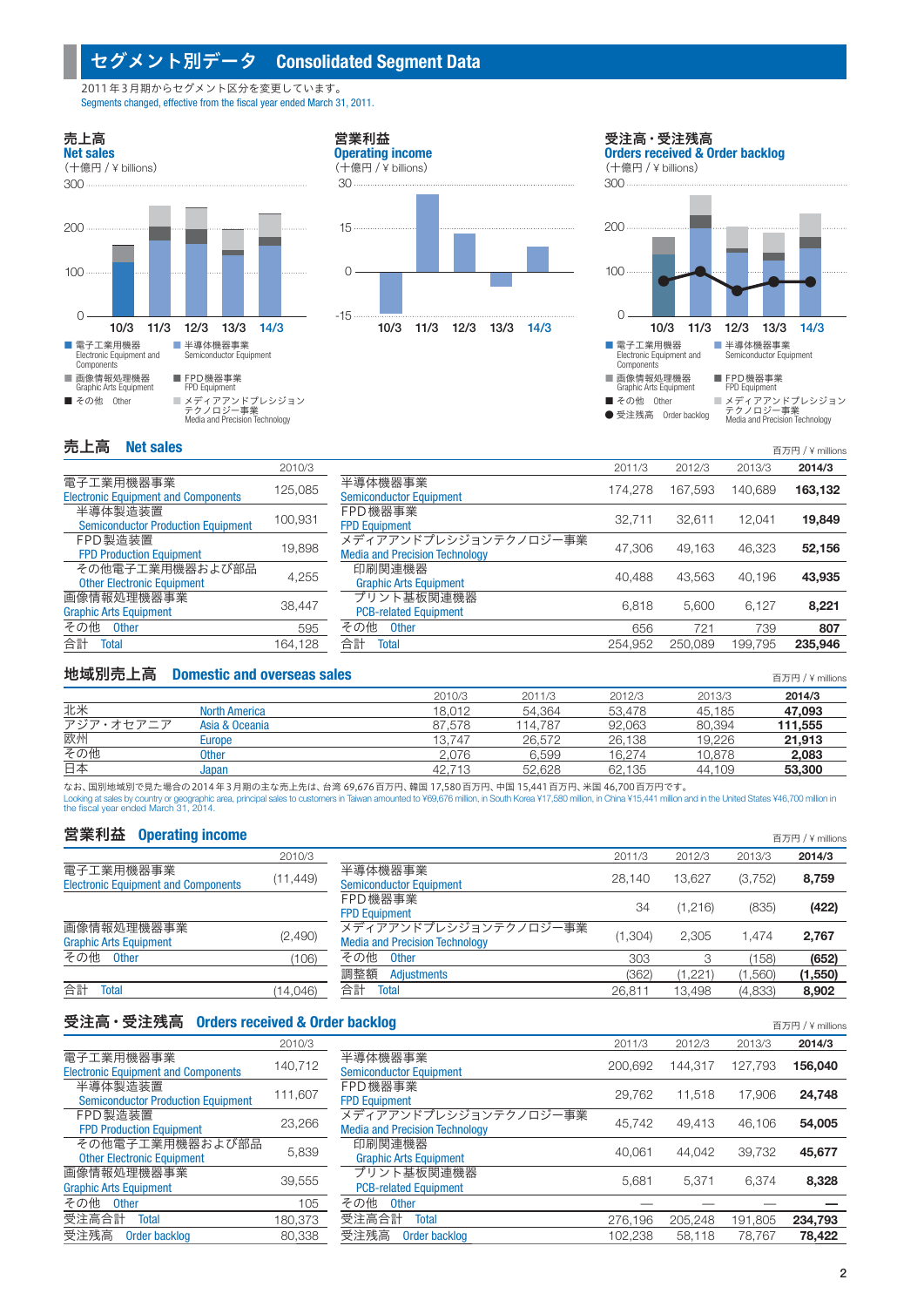#### **収益性·効率性 Profitability and Efficiency**



#### 営業利益&営業利益率

**Operating income & Operating income ratio**<br>(+億円 / ¥ billions) (%)  $(+@f$  / ¥ billions) **10/3 11/3 12/3 13/3 14/3**  $\Omega$ 20 10 -10 ■営業利益 Operating income ● 営業利益率 Operating income ratio



当期純利益&当期純利益率 **Net income & Return on sales** (十億円 / ¥ billions) (%) ■ 当期純利益 Net income ● 当期純利益率 Return on sales **10/3 11/3 12/3 13/3 14/3**  $\Omega$ 30 -15  $\Omega$  $\cdots$  20 15 **10 10 10 10 10 10 10 10 10 10 10 10** -10



総資産&ROA **Total assets & Return on assets** (十億円 / ¥ billions) (%) **10/3 11/3 12/3 13/3 14/3** 0 300 150 -150 0  $-20$ 10  $-10$ ■総資産 Total assets ● ROA Return on assets

百万円 / ¥ millions

|                |                            | 2010/3    | 2011/3  | 2012/3  | 2013/3    | 2014/3  |
|----------------|----------------------------|-----------|---------|---------|-----------|---------|
| 売上原価           | Cost of sales              | 137,826   | 182,990 | 187,324 | 157,790   | 177,175 |
| 売上原価率 [%]      | Cost of sales ratio [%]    | 84.0      | 71.8    | 74.9    | 79.0      | 75.1    |
| 営業利益           | Operating income           | (14,046)  | 26,811  | 13,498  | (4,833)   | 8,902   |
| 営業利益率 [%]      | Operating income ratio [%] | (8.6)     | 10.5    | 5.4     | (2.4)     | 3.8     |
| 経常利益           | Ordinary income            | (17, 258) | 26,531  | 12,284  | (5,052)   | 8,394   |
| 経常利益率 [%]      | Ordinary income ratio [%]  | (10.5)    | 10.4    | 4.9     | (2.5)     | 3.6     |
| 当期純利益          | Net income                 | (8,002)   | 25,686  | 4,637   | (11, 333) | 5,418   |
| 当期純利益率[%]      | Return on sales [%]        | (4.9)     | 10.1    | 1.9     | (5.7)     | 2.3     |
| 自己資本           | Equity                     | 64,606    | 87,118  | 90,068  | 76,249    | 86,448  |
| <b>ROE</b> [%] | Return on equity [%]       | (11.9)    | 33.9    | 5.2     | (14.2)    | 6.7     |
| 総資産            | <b>Total assets</b>        | 216,622   | 253,126 | 245,381 | 232,390   | 232,376 |
| ROA[%]         | Return on assets [%]       | (5.9)     | 11.6    | 5.6     | (1.8)     | 4.1     |
|                |                            |           |         |         |           |         |

○ 売上原価率=売上原価÷売上高× 100[%]

○ 営業利益率=営業利益÷売上高× 100[%] ○ 経常利益率=経常利益÷売上高× 100[%]

○ 当期純利益率=当期純利益÷売上高× 100[%]

○ 自己資本=純資産 - 少数株主持分<br>○ ROE =当期純利益÷期首 • 期末平均自己資本× 100[%]

○ ROA = (営業利益 + 受取利息及び配当金)÷期首 • 期末平均総資産× 100[%]

 $\bigcirc$  Cost of sales ratio = Cost of sales / Net sales  $\times$  100 [%]

○ Operating income ratio = Operating income / Net sales × 100 [%]

○ Ordinary income ratio = Ordinary income / Net sales × 100 [%]

 $\bigcirc$  Return on sales = Net income / Net sales  $\times$  100 [%]

○ Equity = Net assets – Minority interests ○ Return on equity = Net income / Average equity × 100 [%]

○ Return on assets = (Operating income + Interest and dividend income) /

Average total assets  $\times$  100 [%]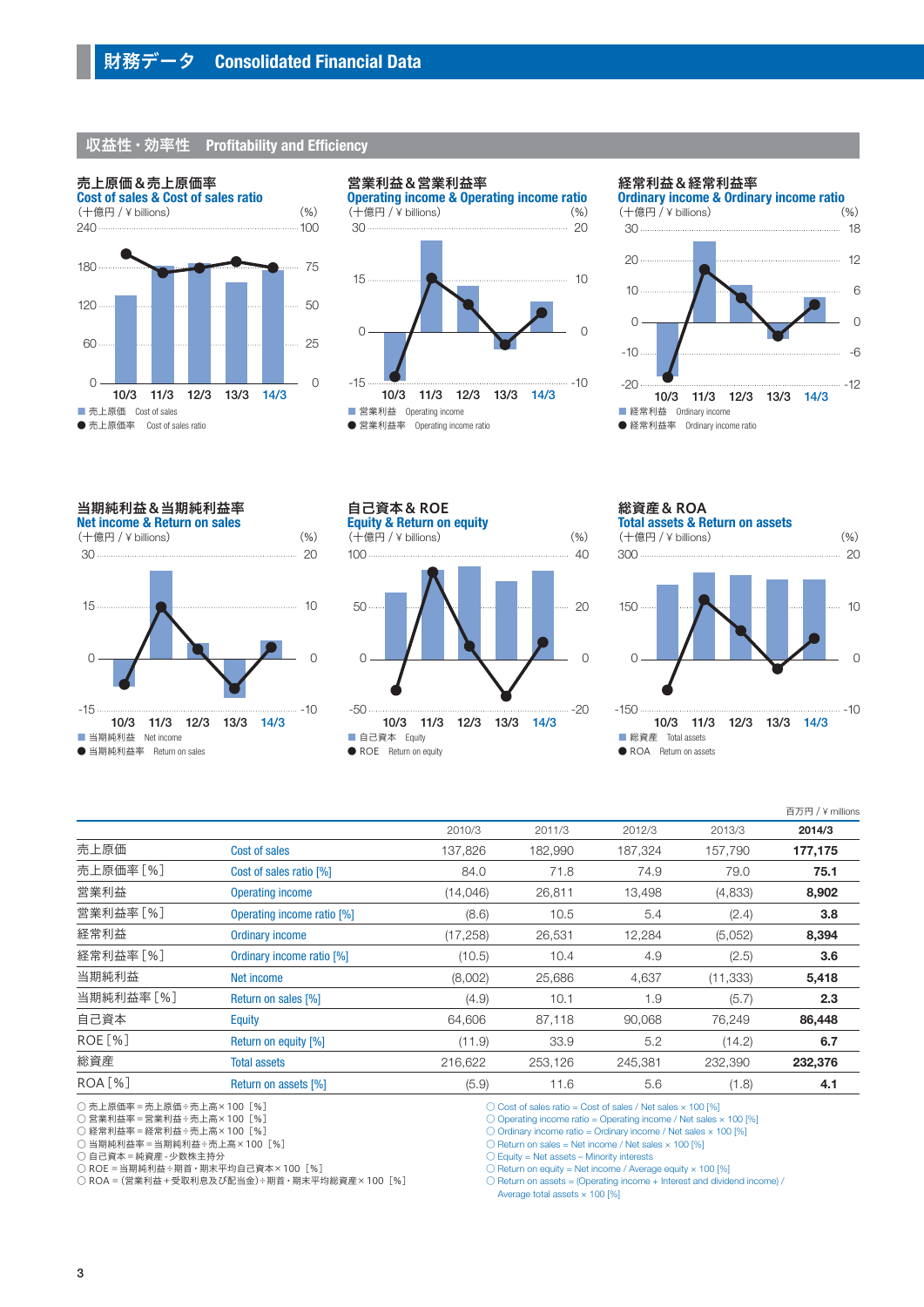









#### 百万円 / ¥ millions

**4**

|                |                                       | 2010/3 | 2011/3 | 2012/3 | 2013/3 | 2014/3 |
|----------------|---------------------------------------|--------|--------|--------|--------|--------|
| <b>ROI</b> [%] | Return on investment [%]              | (8.7)  | 19.1   | 10.0   | (3.1)  | 6.9    |
| 総資産回転率 [回]     | <b>Total asset turnover [times]</b>   | 0.71   | 0.09   | 1.00   | 0.85   | 1.02   |
| 自己資本回転率 [回]    | <b>Equity turnover [times]</b>        | 2.45   | 3.36   | 2.82   | 2.50   | 2.90   |
| 有形固定資産回転率 [回]  | Tangible fixed asset turnover [times] | 3.41   | 5.92   | 6.30   | 5.09   | 5.85   |
| たな卸資産回転率「回]    | <b>Inventory turnover [times]</b>     | 2.70   | 4.61   | 4.23   | 3.07   | 3.29   |
| 売上債権回転率 [回]    | Receivables turnover [times]          | 2.73   | 4.04   | 3.46   | 3.50   | 5.46   |

○ ROI=(営業利益+受取利息及び配当金)÷

(期首・期末平均自己資本+期首・期末平均有利子負債残高)× 100[%]

- 有利子負債残高=長短借入金+コマーシャルペーパー+社債+転換社債+新株予約権付社債<br>○ 総資産回転率=売上高÷期首・期末平均総資産 [回]<br>○ 自己資本回転率=売上高÷期首・期末平均自己資本 [回]

- 有形固定資産回転率=売上高÷期首・期末平均有形固定資産[回]
- たな卸資産回転率=売上高÷期首 ・期末平均たな卸資産[回]

○ 売上債権回転率=売上高÷期首・期末平均売上債権[回]

売上債権=受取手形及び売掛金+受取手形割引高等

○ Tangible fixed asset turnover = Net sales / Average tangible fixed assets [times]

○ Return on investment = (Operating income + Interest and dividend income) / (Average equity + Average interest-bearing debt) × 100 [%]

Interest-bearing debt = Long- and short-term debt + Commercial papers + Bonds + Convertible bonds + Bonds with subscription rights to shares

O Total asset turnover = Net sales / Average total assets [times] ○ Equity turnover = Net sales / Average equity [times]

○ Inventory turnover = Net sales / Average inventory [times]

<sup>○</sup> Receivables turnover = Net sales / Average receivables [times] Receivables = Trade notes and accounts receivable + Discount on notes receivable and other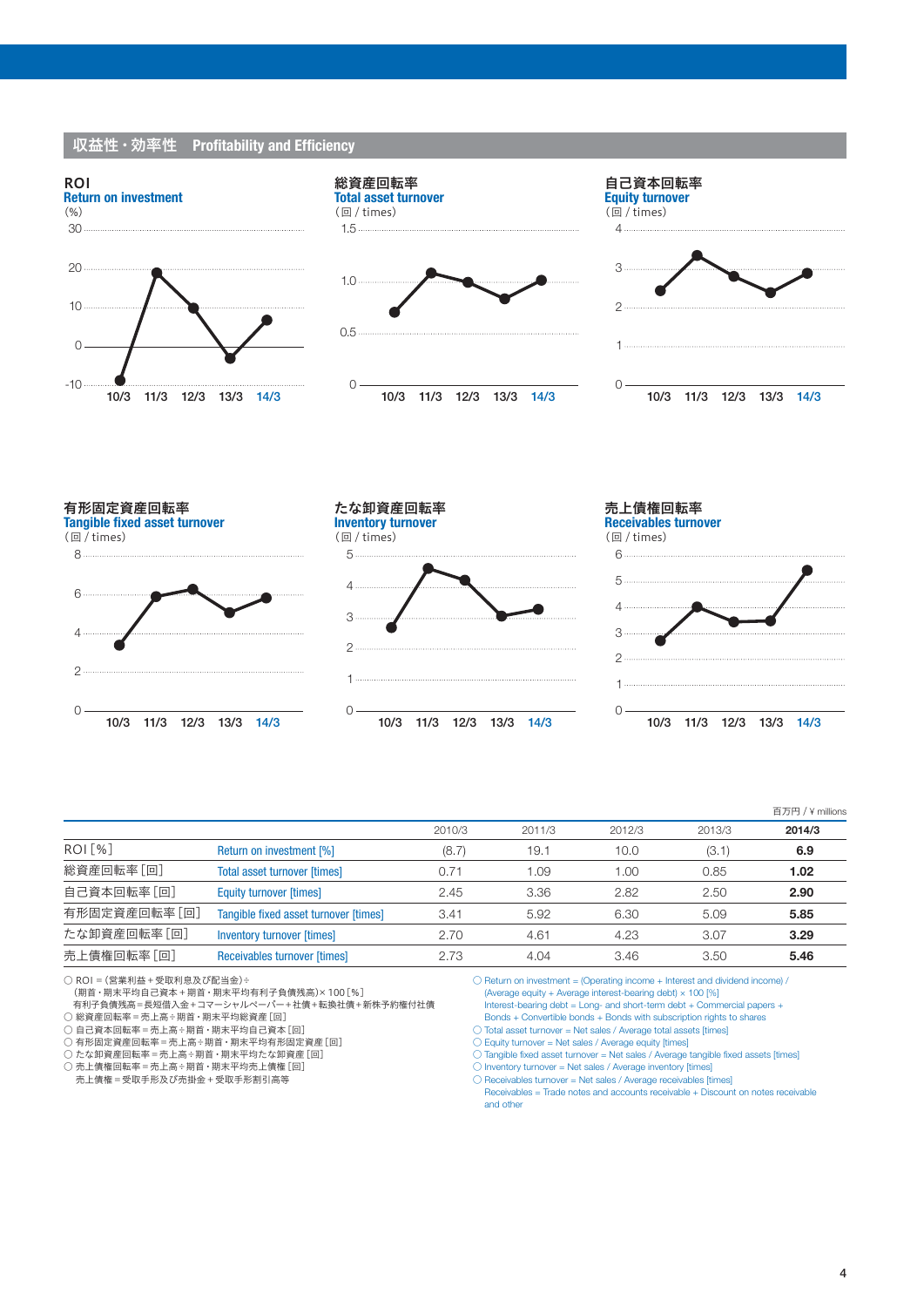安全性 **Stability**





#### 固定資産&固定長期適合率

**Fixed assets & Fixed asset/liability ratio**



インタレスト・カバレッジ・レシオ **Interest coverage ratio** (倍 / times)







デット・エクイティ・レシオ **Debt/equity ratio** (倍 / times)

 $1.5 -$ 



#### 各年度末時点の数値。

Figures at each fiscal year-end.

|                      |                                 |         |         |         |         | 百万円 / ¥ millions |
|----------------------|---------------------------------|---------|---------|---------|---------|------------------|
|                      |                                 | 2010/3  | 2011/3  | 2012/3  | 2013/3  | 2014/3           |
| 自己資本比率[%]            | Equity ratio [%]                | 29.8    | 34.4    | 36.7    | 32.8    | 37.2             |
| 流動資産                 | <b>Current assets</b>           | 139,984 | 183,522 | 177,543 | 161,614 | 157,326          |
| 流動比率 [%]             | Current ratio [%]               | 149.1   | 123.9   | 144.1   | 134.7   | 137.6            |
| 固定資産                 | <b>Fixed assets</b>             | 76,637  | 69,604  | 67,838  | 70,776  | 75,049           |
| 固定長期適合率 [%]          | Fixed asset/liability ratio [%] | 62.7    | 66.6    | 55.8    | 60.9    | 63.9             |
| インタレスト・カバレッジ・レシオ [倍] | Interest coverage ratio [times] | 10.4    | 18.9    | 7.5     | (14.7)  | 22.8             |
| 有利子負債残高              | Interest-bearing debt           | 77,217  | 55,590  | 47,676  | 70,442  | 41,374           |
| デット・エクイティ・レシオ [倍]    | Debt/equity ratio [times]       | 1.20    | 0.64    | 0.53    | 0.92    | 0.48             |

○ 自己資本比率=自己資本÷総資産× 100[%]

— 自己資本=純資産一少数株主持分<br>○ 流動比率=流動資産÷流動負債× 100[%]

○ 固定長期適合率=固定資産÷(自己資本+固定負債)× 100[%]

○ ローニングロート ローラー (ローラー・ローランス) 100 (1.)<br>○ インタレスト・カバレッジ・レシオ=営業活動によるキャッシュ・フロー÷

(支払利息及び債権売却損+コマーシャルペーパー発行利息)[倍]

○ 有利子負債残高=長短借入金+コマーシャルペーパー+社債+転換社債+

— 新株予約権付社債+リース債務<br>○ デット・エクイティ・レシオ=有利子負債÷自己資本[倍]

 $\bigcirc$  Equity ratio = Equity / Total assets  $\times$  100 [%]

Equity = Net assets – Minority interests

○ Current ratio = Current assets / Current liabilities × 100 [%]

O Burent Ratio = Burront assets / Sanch Ratio - Fixed assets / (Equity + Long-term liabilities) × 100 [%]

○ Interest coverage ratio = Net cash provided by operating activities / (Interest expenses and loss on sales of accounts receivable +

Interest on commercial paper) [times]

○ Interest-bearing debt = Long- and short-term debt + Commercial paper + Bonds +

Convertible bonds + Bonds with subscription rights to shares + Lease obligations

O Debt/equity ratio = Interest-bearing debt / equity [times]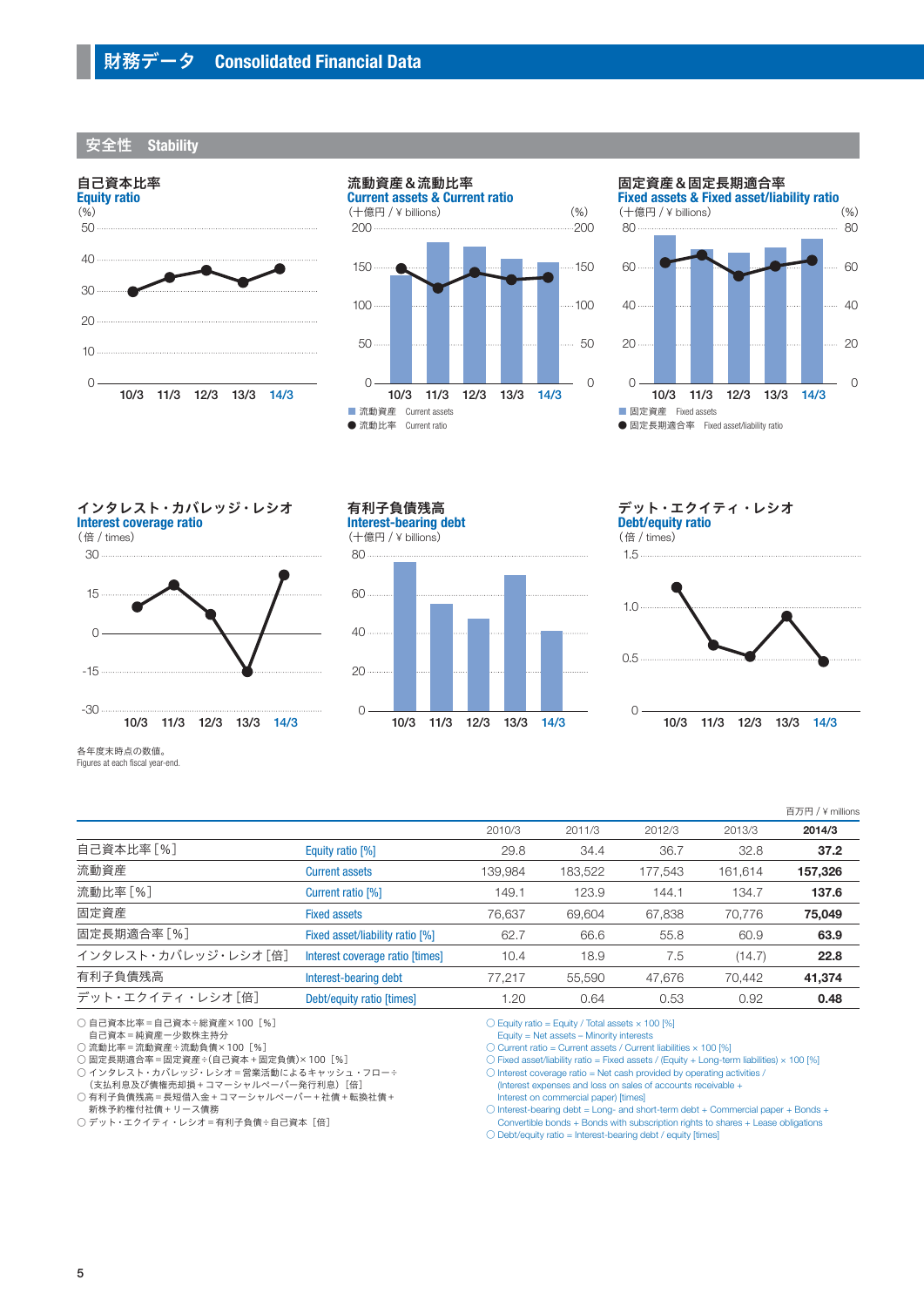#### 設備投資額その他 **Capital Expenditures and Other**



## 減価償却費 **Depreciation and amortization**



#### 研究開発費&研究開発費比率



従業員数 **Number of employees** (千人 / thousands of persons) **10/3 11/3 12/3 13/3 14/3**  $\Omega$ 5 4 1 2 3

従業員1人当たり売上高 **Net sales per employee** (百万円 / ¥ millions)







**10/3 11/3 12/3 13/3 14/3**  $\Omega$ 8  $\Delta$ -4

| 従業員数は各年度末時点の数値。 |  |  |                                              |
|-----------------|--|--|----------------------------------------------|
|                 |  |  | Number of employees at each fiscal year-end. |

|              |                                  |        |        |        |        | 百万円 / ¥ millions |
|--------------|----------------------------------|--------|--------|--------|--------|------------------|
|              |                                  | 2010/3 | 2011/3 | 2012/3 | 2013/3 | 2014/3           |
| 設備投資額        | <b>Capital expenditures</b>      | 1.910  | 3.612  | 7.346  | 6,450  | 4,573            |
| 減価償却費        | Depreciation and amortization    | 7.011  | 5.805  | 4.985  | 4,731  | 4,100            |
| 研究開発費        | <b>R&amp;D</b> expenses          | 11.615 | 12.129 | 13,888 | 12,685 | 12,274           |
| 研究開発費比率 [%]  | R&D expenses/net sales ratio [%] | 7.1    | 4.8    | 5.6    | 6.3    | 5.2              |
| 従業員数[人]      | Number of employees [persons]    | 4.679  | 4.732  | 4.890  | 4,955  | 4,968            |
| 従業員1人当たり売上高  | Net sales per employee           | 33.94  | 54.18  | 51.98  | 40.59  | 47.56            |
| 従業員1人当たり経常利益 | Ordinary income per employee     | (3.57) | 5.64   | 2.55   | (1.03) | 1.69             |

○ 研究開発費比率=研究開発費÷売上高× 100[%]

○ 従業員1人当たり売上高=売上高÷期首・期末平均従業員数 ○ 従業員1人当たり経常利益=経常利益÷期首・期末平均従業員数

○ R&D expenses ratio = R&D expenses / Net sales × 100 [%] ○ Net sales per employee = Net sales / Average number of employees ○ Ordinary income per employee = Ordinary income / Average number of employees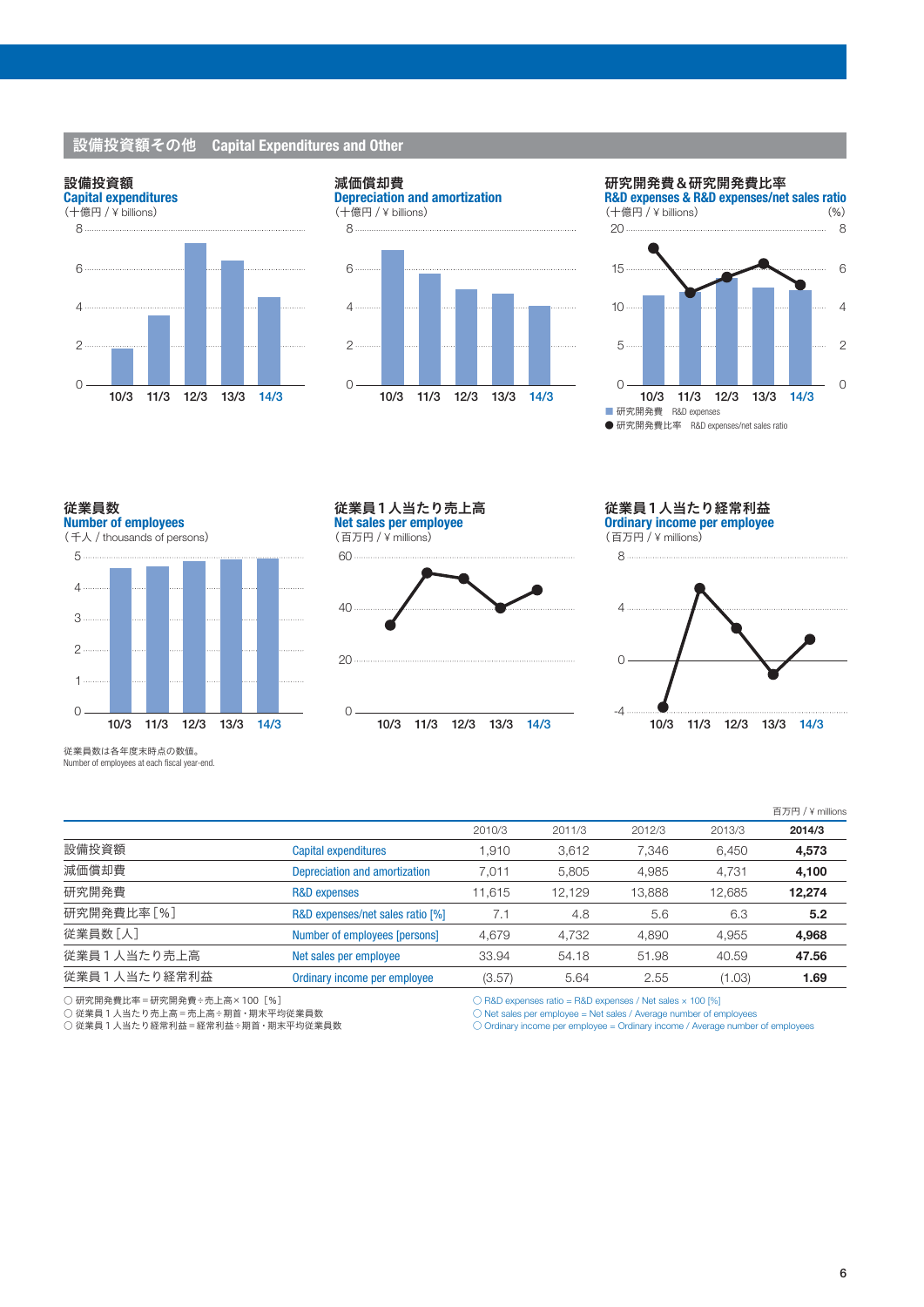## 連結貸借対照表(6年間) **Consolidated Balance Sheets (6 years)**

大日本スクリーン製造株式会社及び連結子会社 3月31日に終了した各会計年度 Dainippon Screen Mfg. Co., Ltd. and Consolidated Subsidiaries For fiscal years ended March 31

| Deferred tax assets               | 954                                                                                                                                                                                                                                                                                                                                                                                                                                                          | 569                                                                                                                     | 621                                                                                                                | 587                                                                                            | 364                                                                                    | 200<br>309                                                                                                                           |
|-----------------------------------|--------------------------------------------------------------------------------------------------------------------------------------------------------------------------------------------------------------------------------------------------------------------------------------------------------------------------------------------------------------------------------------------------------------------------------------------------------------|-------------------------------------------------------------------------------------------------------------------------|--------------------------------------------------------------------------------------------------------------------|------------------------------------------------------------------------------------------------|----------------------------------------------------------------------------------------|--------------------------------------------------------------------------------------------------------------------------------------|
|                                   | 99                                                                                                                                                                                                                                                                                                                                                                                                                                                           | 72                                                                                                                      | 59                                                                                                                 | 58                                                                                             | 44                                                                                     | 34                                                                                                                                   |
| <b>Investment securities</b>      | 20,205                                                                                                                                                                                                                                                                                                                                                                                                                                                       | 23,747                                                                                                                  | 22,184                                                                                                             | 21,147                                                                                         | 21,836                                                                                 | 28,619                                                                                                                               |
| Investments and other assets      | 26,021                                                                                                                                                                                                                                                                                                                                                                                                                                                       | 29,868                                                                                                                  | 27,715                                                                                                             | 27,024                                                                                         | 28,249                                                                                 | 31,932                                                                                                                               |
|                                   |                                                                                                                                                                                                                                                                                                                                                                                                                                                              |                                                                                                                         |                                                                                                                    |                                                                                                |                                                                                        |                                                                                                                                      |
| <b>Other</b>                      | 502                                                                                                                                                                                                                                                                                                                                                                                                                                                          | 526                                                                                                                     | 408                                                                                                                | 1,665                                                                                          | 2,353                                                                                  | 2,276                                                                                                                                |
|                                   |                                                                                                                                                                                                                                                                                                                                                                                                                                                              | 829                                                                                                                     | 781                                                                                                                | 479                                                                                            | 271                                                                                    | 129                                                                                                                                  |
|                                   | 1,750                                                                                                                                                                                                                                                                                                                                                                                                                                                        |                                                                                                                         | 1,189                                                                                                              | 2,145                                                                                          | 2,624                                                                                  | 2,406                                                                                                                                |
|                                   | (64, 570)                                                                                                                                                                                                                                                                                                                                                                                                                                                    | (69, 398)                                                                                                               | (69, 901)                                                                                                          | (70, 190)                                                                                      | (72, 837)                                                                              | (75, 109)                                                                                                                            |
| <b>Other</b>                      |                                                                                                                                                                                                                                                                                                                                                                                                                                                              | 9,561                                                                                                                   | 9,411                                                                                                              | 9,959                                                                                          |                                                                                        | 11,217                                                                                                                               |
|                                   |                                                                                                                                                                                                                                                                                                                                                                                                                                                              | 196                                                                                                                     | 1,110                                                                                                              | 1,558                                                                                          | 1,260                                                                                  | 1,425                                                                                                                                |
|                                   |                                                                                                                                                                                                                                                                                                                                                                                                                                                              | 9,416                                                                                                                   |                                                                                                                    | 7,389                                                                                          |                                                                                        | 6,193                                                                                                                                |
| Land                              | 9,694                                                                                                                                                                                                                                                                                                                                                                                                                                                        | 9,419                                                                                                                   | 9,253                                                                                                              | 9,741                                                                                          | 9,811                                                                                  | 9,906                                                                                                                                |
| Machinery, equipment and vehicles | 33,702                                                                                                                                                                                                                                                                                                                                                                                                                                                       | 31,583                                                                                                                  | 29,019                                                                                                             | 29,282                                                                                         | 33,315                                                                                 | 34,820                                                                                                                               |
| <b>Buildings and structures</b>   | 55,096                                                                                                                                                                                                                                                                                                                                                                                                                                                       | 54,634                                                                                                                  | 53,265                                                                                                             | 50,928                                                                                         | 51,586                                                                                 | 52,257                                                                                                                               |
| Property, plant and equipment     | 50,954                                                                                                                                                                                                                                                                                                                                                                                                                                                       | 45,413                                                                                                                  | 40,699                                                                                                             | 38,669                                                                                         | 39,902                                                                                 | 40,710                                                                                                                               |
| <b>Noncurrent assets</b>          | 78,727                                                                                                                                                                                                                                                                                                                                                                                                                                                       | 76,637                                                                                                                  | 69,604                                                                                                             | 67,838                                                                                         | 70,776                                                                                 | 75,049                                                                                                                               |
|                                   |                                                                                                                                                                                                                                                                                                                                                                                                                                                              |                                                                                                                         |                                                                                                                    |                                                                                                |                                                                                        | (859)                                                                                                                                |
|                                   |                                                                                                                                                                                                                                                                                                                                                                                                                                                              |                                                                                                                         |                                                                                                                    |                                                                                                |                                                                                        | 4,597                                                                                                                                |
|                                   |                                                                                                                                                                                                                                                                                                                                                                                                                                                              |                                                                                                                         |                                                                                                                    |                                                                                                |                                                                                        | 3,958                                                                                                                                |
|                                   |                                                                                                                                                                                                                                                                                                                                                                                                                                                              |                                                                                                                         |                                                                                                                    |                                                                                                |                                                                                        | 6,055                                                                                                                                |
|                                   |                                                                                                                                                                                                                                                                                                                                                                                                                                                              |                                                                                                                         |                                                                                                                    |                                                                                                |                                                                                        | 23,443                                                                                                                               |
|                                   |                                                                                                                                                                                                                                                                                                                                                                                                                                                              |                                                                                                                         |                                                                                                                    |                                                                                                |                                                                                        | 40,660                                                                                                                               |
|                                   |                                                                                                                                                                                                                                                                                                                                                                                                                                                              |                                                                                                                         |                                                                                                                    |                                                                                                |                                                                                        |                                                                                                                                      |
|                                   |                                                                                                                                                                                                                                                                                                                                                                                                                                                              |                                                                                                                         |                                                                                                                    |                                                                                                |                                                                                        | 34,213<br>45,256                                                                                                                     |
|                                   |                                                                                                                                                                                                                                                                                                                                                                                                                                                              |                                                                                                                         |                                                                                                                    |                                                                                                |                                                                                        | 157,326                                                                                                                              |
|                                   |                                                                                                                                                                                                                                                                                                                                                                                                                                                              |                                                                                                                         |                                                                                                                    |                                                                                                |                                                                                        |                                                                                                                                      |
|                                   | <b>ASSETS</b><br><b>Current assets</b><br><b>Cash and deposits</b><br>Notes and accounts receivable-trade<br>Merchandise and finished goods<br>Work in process<br>Raw materials and supplies<br>Deferred tax assets<br><b>Other</b><br>Allowance for doubtful accounts<br>Lease assets<br><b>Construction in progress</b><br><b>Accumulated depreciation</b><br>Intangible assets<br>Lease assets<br>Long-term loans receivable<br>Net defined benefit asset | 168,190<br>25,899<br>65,999<br>36,204<br>28,006<br>8,019<br>1,191<br>4,229<br>(1,359)<br>7,072<br>287<br>9,671<br>1,248 | 2009/3<br>2010/3<br>139,984<br>31,253<br>52,029<br>22,484<br>21,413<br>5,566<br>4,026<br>4,637<br>(1,428)<br>1,356 | 183,522<br>39,985<br>70,979<br>25,307<br>31,301<br>4,604<br>7,612<br>4,739<br>(1,007)<br>8,541 | 177,543<br>37,662<br>72,949<br>28,175<br>23,381<br>5,561<br>7,213<br>3,724<br>(1, 125) | 2011/3<br>2012/3<br>2013/3<br>161,614<br>40,420<br>41,093<br>41,721<br>25,549<br>5,874<br>3,984<br>3,906<br>(935)<br>6,293<br>10,471 |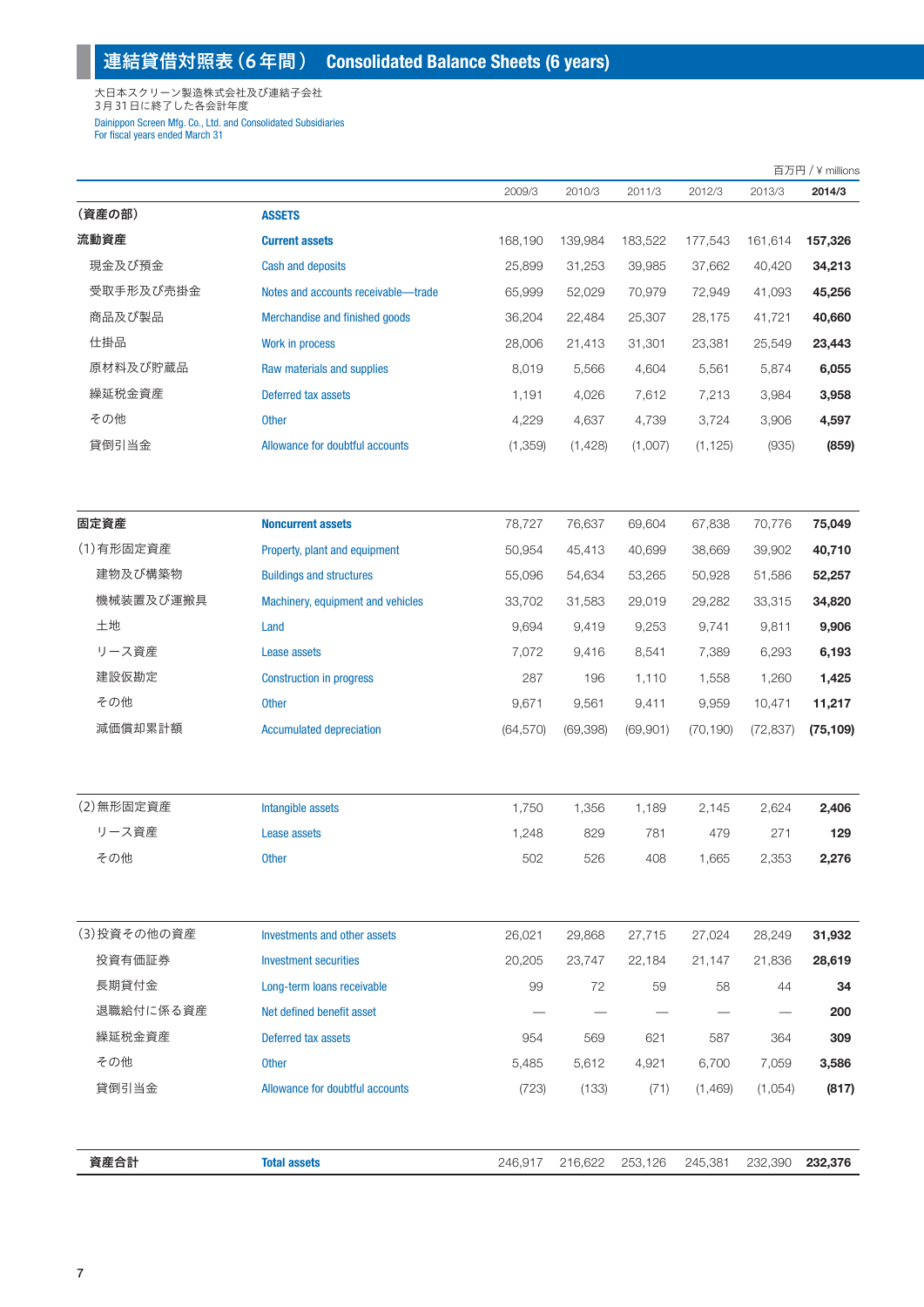|               |                                                                              |           |           |           |           |                          | 百万円 / ¥ millions |
|---------------|------------------------------------------------------------------------------|-----------|-----------|-----------|-----------|--------------------------|------------------|
|               |                                                                              | 2009/3    | 2010/3    | 2011/3    | 2012/3    | 2013/3                   | 2014/3           |
| (負債の部)        | <b>LIABILITIES</b>                                                           |           |           |           |           |                          |                  |
| 流動負債          | <b>Current liabilities</b>                                                   | 132,430   | 93,874    | 148,131   | 123,223   | 120,013                  | 114,367          |
| 支払手形及び買掛金     | Notes and accounts payable-trade                                             | 42,785    | 52,389    | 81,942    | 81,458    | 60,750                   | 68,705           |
| 短期借入金         | Short-term loans payable                                                     | 39,095    |           | 500       | 8,049     | 33,783                   | 104              |
| 一年内償還予定の社債    | <b>Current portion of bonds</b>                                              |           | 10,000    | 2,500     | 7,000     |                          | 14,000           |
|               | 一年内償還予定の新株予約権付社債 Current portion of bonds with subscription rights to shares | 14,999    |           |           |           |                          |                  |
| 一年内返済予定の長期借入金 | Current portion of long-term loans payable                                   | 7,822     | 9,772     | 35,060    | 1,649     | 3,349                    | 2,253            |
| リース債務         | <b>Lease obligations</b>                                                     | 1,670     | 2,861     | 2,026     | 1,347     | 732                      | 819              |
| 未払法人税等        | Income taxes payable                                                         | 910       | 1,036     | 2,242     | 1,586     | 843                      | 1,484            |
| 設備関係支払手形      | Notes payable-facilities                                                     | 290       | 32        | 49        | 606       | 112                      | 20               |
| 役員賞与引当金       | Provision for directors' bonuses                                             | 37        | 22        | 68        | 58        | 39                       | 55               |
| 製品保証引当金       | Provision for product warranties                                             | 3,963     | 3,816     | 6,059     | 5,522     | 4,940                    | 5,020            |
| 事業構造改善引当金     | Provision for business structure improvement                                 | 6,079     |           |           |           |                          |                  |
| 受注損失引当金       | Provision for loss on orders received                                        | 324       | 516       | 336       | 246       | 132                      | 575              |
| その他           | <b>Other</b>                                                                 | 14,451    | 13,426    | 17,345    | 15,698    | 15,327                   | 21,327           |
| 固定負債          | <b>Noncurrent liabilities</b>                                                | 44.772    | 57,707    | 17,394    | 31,562    | 35,521                   | 30,911           |
| 社債            | <b>Bonds payable</b>                                                         | 19,500    | 9,500     | 7,000     | 19,000    | 19,000                   | 13,600           |
| 長期借入金         | Long-term loans payable                                                      | 13,467    | 38,694    | 3,633     | 6,988     | 10,642                   | 8,342            |
| リース債務         | <b>Lease obligations</b>                                                     | 6,026     | 6,388     | 4,869     | 3,641     | 2,934                    | 2,254            |
| 退職給付引当金       | Provision for retirement benefits                                            | 665       | 487       | 279       | 315       | 151                      |                  |
| 退職給付に係る負債     | Net defined benefite liability                                               |           |           |           |           | $\overline{\phantom{m}}$ | 1,291            |
| 役員退職慰労引当金     | Provision for directors' retirement benefits                                 | 124       | 117       | 110       | 109       | 78                       | 94               |
| 債務保証損失引当金     | Provision for loss on guarantees                                             | 45        | 37        |           |           |                          |                  |
| 繰延税金負債        | <b>Deferred tax liabilities</b>                                              | 1,343     | 1,753     | 839       | 834       | 2,148                    | 4,843            |
| その他           | <b>Other</b>                                                                 | 3,600     | 729       | 662       | 673       | 566                      | 483              |
| 負債の部合計        | <b>Total liabilities</b>                                                     | 177,203   | 151,581   | 165,526   | 154,786   | 155,535                  | 145,278          |
| (純資産の部)       | <b>NET ASSETS</b>                                                            |           |           |           |           |                          |                  |
| 資本金           | <b>Capital stock</b>                                                         | 54,044    | 54,044    | 54,044    | 54,044    | 54,044                   | 54,044           |
| 資本剰余金         | <b>Capital surplus</b>                                                       | 30,155    | 30,154    | 30,154    | 4,583     | 4,583                    | 4,583            |
| 利益剰余金         | <b>Retained earnings</b>                                                     | 8,733     | 731       | 26,418    | 55,439    | 36,405                   | 41,824           |
| 自己株式          | <b>Treasury stock</b>                                                        | (12, 219) | (12, 224) | (12, 236) | (12, 240) | (12, 245)                | (12, 251)        |
| その他有価証券評価差額金  | Valuation difference on available-for-sale securities                        | 176       | 3,399     | 1,344     | 1,385     | 2,716                    | 7,089            |
| 繰延ヘッジ損益       | Deferred gains or losses on hedges                                           | (4)       | (67)      | (41)      |           |                          |                  |
| 為替換算調整勘定      | Foreign currency translation adjustment                                      | (11, 534) | (11, 431) | (12, 566) | (13, 144) | (9,255)                  | (4,833)          |
| 退職給付に係る調整累計額  | Remeasurements of defined benefit plans                                      |           |           |           |           |                          | (4,007)          |
| 少数株主持分        | <b>Minority interests</b>                                                    | 361       | 434       | 482       | 527       | 605                      | 649              |
| 純資産合計         | <b>Total net assets</b>                                                      | 69,714    | 65,040    | 87,600    | 90,595    | 76,854                   | 87,097           |
| 負債、純資産合計      | <b>Total liabilities and net assets</b>                                      | 246,917   | 216,622   | 253,126   | 245,381   | 232,390                  | 232,376          |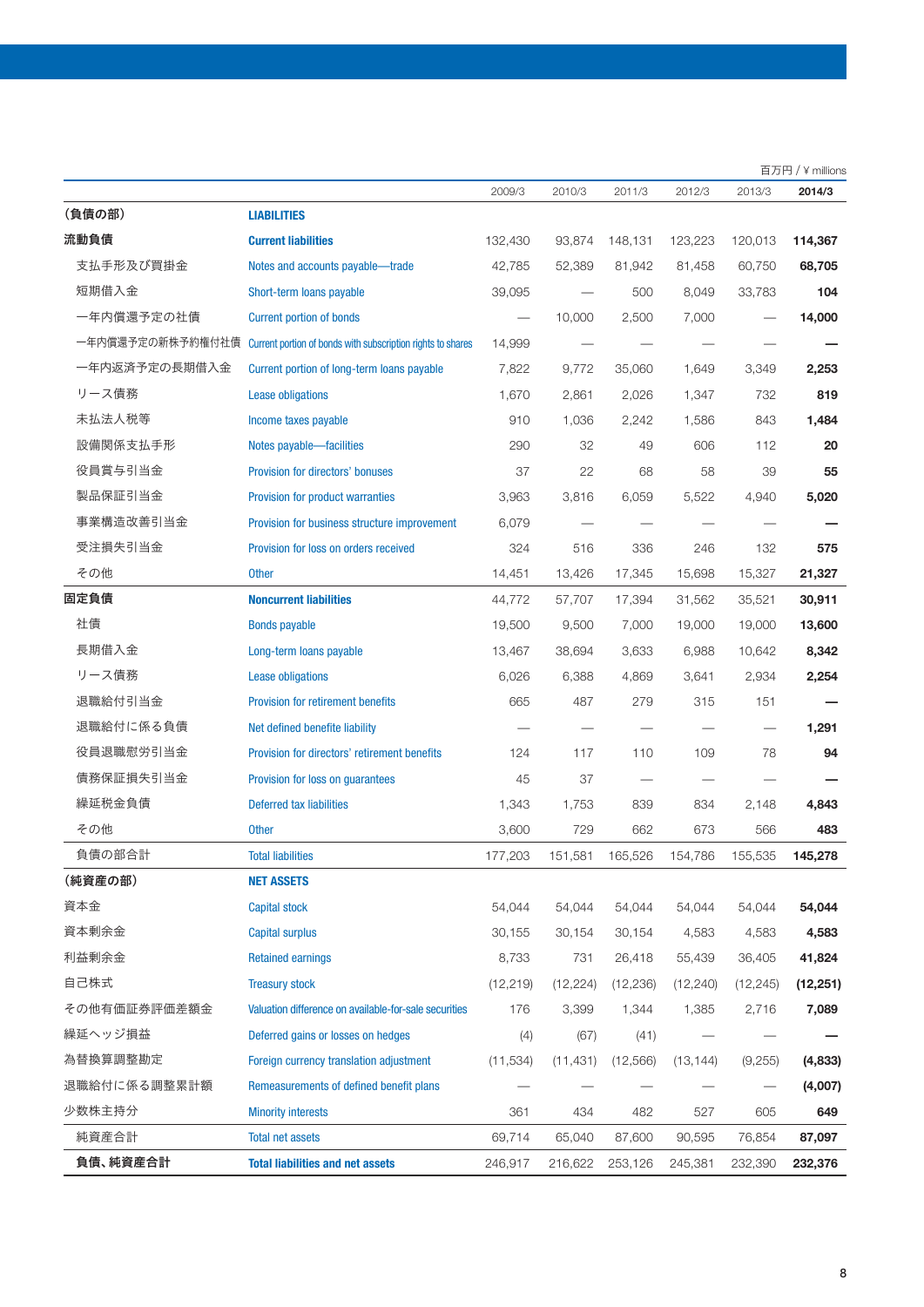大日本スクリーン製造株式会社及び連結子会社 3月31日に終了した各会計年度 Dainippon Screen Mfg. Co., Ltd. and Consolidated Subsidiaries For fiscal years ended March 31

|                                                      |                                                            |           |           |         |         |                | 百万円 / ¥ millions |
|------------------------------------------------------|------------------------------------------------------------|-----------|-----------|---------|---------|----------------|------------------|
|                                                      |                                                            | 2009/3    | 2010/3    | 2011/3  | 2012/3  | 2013/3         | 2014/3           |
| 売上高                                                  | <b>Net sales</b>                                           | 219,049   | 164,128   | 254,952 | 250,089 | 199,795        | 235,946          |
| 半導体機器事業                                              | <b>Semiconductor Equipment</b>                             |           |           | 174,278 | 167,593 | 140,689        | 163,132          |
| FPD 機器事業                                             | <b>FPD Equipment</b>                                       |           |           | 32,711  | 32,611  | 12,041         | 19,849           |
| メディアアンドプレシジョンテクノロジー事業 Media and Precision Technology |                                                            |           |           | 47,306  | 49,163  | 46,323         | 52,156           |
| 電子工業用機器                                              | <b>Electronic Equipment and Components</b>                 | 160,156   | 125,085   |         |         |                |                  |
| 画像情報処理機器                                             | <b>Graphic Arts Equipment</b>                              | 57,095    | 38,447    |         |         |                |                  |
| その他                                                  | <b>Other</b>                                               | 1,797     | 595       | 656     | 721     | 739            | 807              |
| 売上原価                                                 | <b>Cost of sales</b>                                       | 169,391   | 137,826   | 182,990 | 187,324 | 157,790        | 177,175          |
| 売上総利益                                                | <b>Gross profit</b>                                        | 49,657    | 26,302    | 71,962  | 62,765  | 42,005         | 58,771           |
| 販売費及び一般管理費                                           | Selling, general and administrative expenses               | 54,167    | 40,348    | 45,151  | 49,266  | 46,838         | 49,868           |
| 営業利益(損失)                                             | <b>Operating income (loss)</b>                             | (4,509)   | (14, 046) | 26,811  | 13,498  | (4,833)        | 8,902            |
| 営業外収益                                                | <b>Non-operating income</b>                                | 3,550     | 1,660     | 2,535   | 1,589   | 1,559          | 1,617            |
| 受取利息及び配当金                                            | Interest and dividend income                               | 724       | 419       | 381     | 507     | 501            | 526              |
| 持分法による投資利益                                           | Equity in earnings of affiliates                           |           |           | 437     | $\circ$ |                | $\mathbf 0$      |
| その他                                                  | <b>Other</b>                                               | 2,825     | 1,241     | 1,716   | 1,081   | 1,057          | 1,090            |
| 営業外費用                                                | <b>Non-operating expenses</b>                              | 10,784    | 4,873     | 2,815   | 2,802   | 1,778          | 2,126            |
| 支払利息及び債権売却損                                          | Interest expenses and loss on sales of accounts receivable | 1,667     | 2,454     | 1,796   | 1,503   | 1,067          | 1,127            |
| 持分法による投資損失                                           | Equity in losses of affiliates                             | 5,955     | 437       |         |         | $\overline{0}$ |                  |
| 為替差損                                                 | Foreign exchange losses                                    | 1,248     | 357       | 161     | 299     | 63             | 117              |
| その他                                                  | <b>Other</b>                                               | 1,912     | 1,624     | 858     | 1,000   | 647            | 881              |
| 経常利益(損失)                                             | <b>Ordinary income (loss)</b>                              | (11, 743) | (17, 258) | 26,531  | 12,284  | (5,052)        | 8,394            |
| 特別利益                                                 | <b>Extraordinary income</b>                                | 17        | 8,276     | 901     | 38      | 352            | 11               |
| 特別損失                                                 | <b>Extraordinary expenses</b>                              | 14,146    | 2,131     | 2,997   | 5,045   | 776            | 5                |
| 税金等調整前当期純利益(損失)                                      | Income (loss) before income taxes                          | (25, 873) | (11, 113) | 24,434  | 7,277   | (5, 476)       | 8,400            |
| 法人税、住民税及び事業税                                         | Income taxes-current                                       | 1,477     | 966       | 2,342   | 2,041   | 1,534          | 2,342            |
| 法人税等調整額                                              | Income taxes-deferred                                      | 10,836    | (3,551)   | (3,652) | 541     | 4,265          | 635              |
| 少数株主利益(損失)                                           | Minority interests in income (loss)                        | 3         | (526)     | 57      | 57      | 56             | 4                |
| 当期純利益(損失)                                            | <b>Net income (loss)</b>                                   | (38, 190) | (8,002)   | 25,686  | 4,637   | (11, 333)      | 5,418            |

2011年3月期からセグメント区分を変更しています。<br>Segments changed, effective from the fiscal year ended March 31, 2011.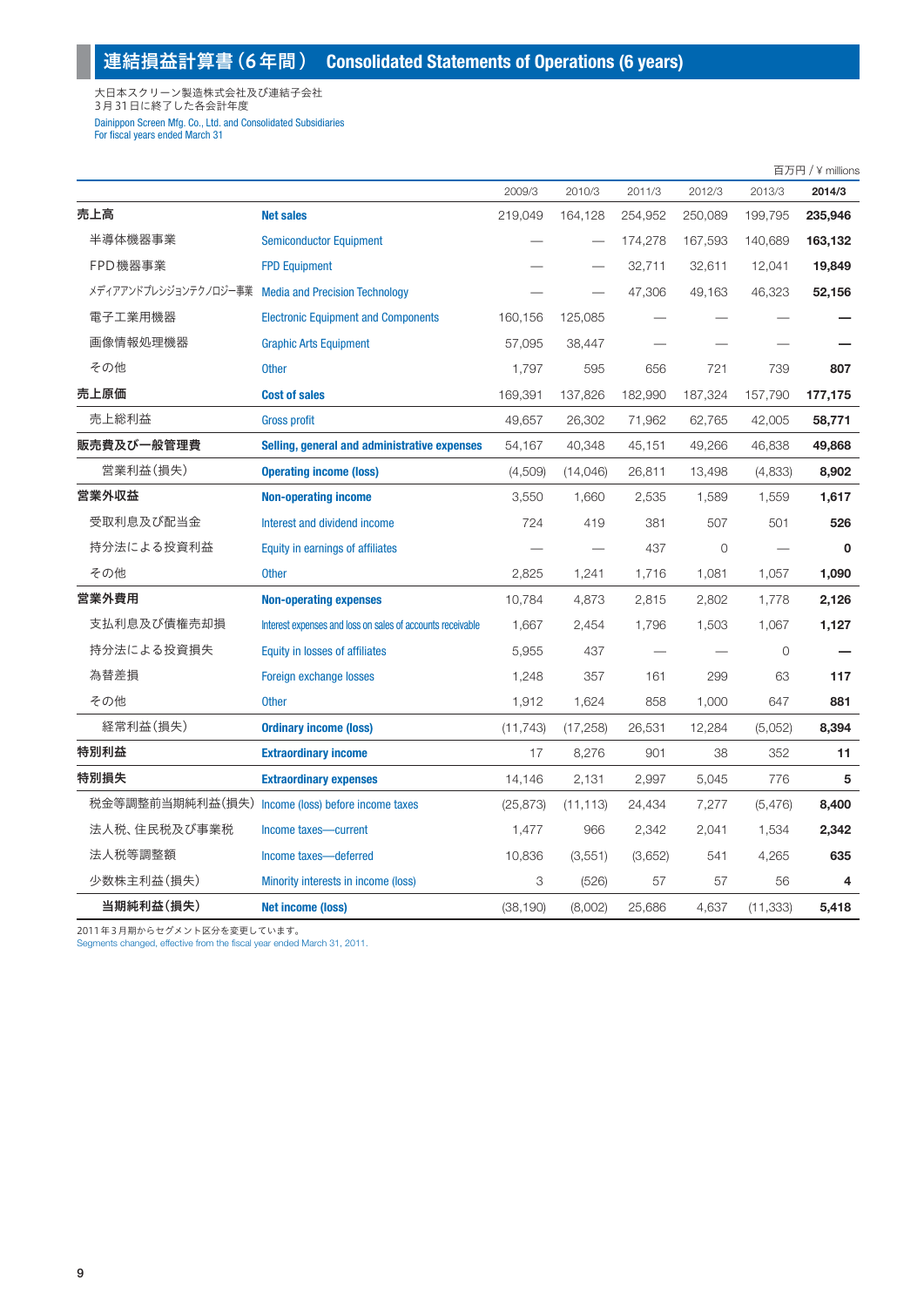大日本スクリーン製造株式会社及び連結子会社 3月31日に終了した各会計年度 Dainippon Screen Mfg. Co., Ltd. and Consolidated Subsidiaries For fiscal years ended March 31

|                                 |                                                                                        |                               |                          |                          | 百万円 / ¥ millions |
|---------------------------------|----------------------------------------------------------------------------------------|-------------------------------|--------------------------|--------------------------|------------------|
|                                 |                                                                                        | 2011/3                        | 2012/3                   | 2013/3                   | 2014/3           |
| 営業活動によるキャッシュ・フロー                | <b>Cash flows from operating activities</b>                                            |                               |                          |                          |                  |
| 税金等調整前当期純利益(損失)                 | Income (loss) before income taxes                                                      | 24,434                        | 7,277                    | (5,476)                  | 8,400            |
| 減価償却費                           | <b>Depreciation and amortization</b>                                                   | 5,805                         | 4,985                    | 4,731                    | 4,100            |
| 減損損失                            | <b>Impairment loss</b>                                                                 | 1,656                         | 2,866                    |                          |                  |
| 持分法による投資損益(益)                   | Equity in (earnings) losses of affiliates                                              | (437)                         | (0)                      | $\circ$                  | (0)              |
| 投資有価証券評価損益(益)                   | Loss (gain) on valuation of investment securities                                      | 346                           | 830                      | 775                      | 5                |
| 固定資産除却損                         | Loss on retirement of noncurrent assets                                                | 126                           | 143                      | 151                      | 76               |
| 投資有価証券売却益                       | Gain on sales of investment securities                                                 | (162)                         | (36)                     | (352)                    | (11)             |
| 退職給付引当金の増減額(減少)                 | Increase (decrease) in provision for retirement benefits                               | (207)                         | 35                       | (163)                    |                  |
| 退職給付に係る負債の増減額(減少)               | Increase (decrease) in net defined benefit liability                                   |                               |                          |                          | (254)            |
| 役員賞与引当金の増減額(減少)                 | Increase (decrease) in provision for directors' bonuses                                | 45                            | (9)                      | (18)                     | 15               |
| 製品保証引当金の増減額(減少)                 | Increase (decrease) in provision for product warranties                                | 2,273                         | (534)                    | (639)                    | 37               |
| 受注損失引当金の増減額(減少)                 | Increase (decrease) in provision for loss on order received                            | (179)                         | (89)                     | (114)                    | 442              |
| 事業構造改善費用                        | <b>Business structure improvement expenses</b>                                         | 648                           | $\qquad \qquad -$        |                          |                  |
| 受取利息及び受取配当金                     | Net interest and dividend income                                                       | (381)                         | (507)                    | (501)                    | (526)            |
| 支払利息                            | <b>Interest expenses</b>                                                               | 1,789                         | 1,496                    | 1,048                    | 1,114            |
| 売上債権の増減額(増加)                    | Decrease (increase) in notes and accounts receivable-trade                             | (18, 484)                     | (1,834)                  | 3,588                    | (3, 391)         |
| たな卸資産の増減額(増加)                   | Decrease (increase) in inventories                                                     | (12, 490)                     | 3,033                    | 6,767                    | 5,105            |
| その他の流動資産の増減額(増加)                | Decrease (increase) in other current assets                                            | (229)                         | 611                      | 116                      | (357)            |
| 仕入債務の増減額(減少)                    | Increase (decrease) in notes and accounts payable-trade                                | 28.796                        | (604)                    | (21, 144)                | 7,323            |
| 未払費用の増減額(減少)                    | Increase (decrease) in accrued expenses                                                | 707                           | (634)                    | (399)                    | 342              |
| その他の流動負債の増減額(減少)                | Increase (decrease) in other current liabilities                                       | 4,551                         | (2, 102)                 | 150                      | 4,857            |
| その他                             | <b>Other</b>                                                                           | (917)                         | (606)                    | (800)                    | (54)             |
| 小計                              | <b>Subtotal</b>                                                                        | 37,694                        | 14,319                   | (12, 279)                | 27,225           |
| 利息及び配当金の受取額                     | Interest and dividend income received                                                  | 369                           | 498                      | 496                      | 526              |
| 利息の支払額                          | Interest expenses paid                                                                 | (1, 817)                      | (1,495)                  | (1,044)                  | (1,081)          |
| 確定拠出年金制度への移行に伴う拠出額              | Contribution in connection with the shift to a defined contribution pension plan       | (875)                         | (55)                     | (18)                     | (16)             |
| 事業構造改善費用の支払額                    | Payment for business structure improvement expenses                                    | (164)                         | $\overline{\phantom{0}}$ | $\overline{\phantom{0}}$ |                  |
| 法人税等の支払額                        | Income taxes paid                                                                      | (906)                         | (1,988)                  | (2, 474)                 | (1,951)          |
| 営業活動によるキャッシュ・フロー                | Net cash provided by (used in) operating activities                                    | 34,299                        | 11,278                   | (15, 319)                | 24,702           |
| 投資活動によるキャッシュ・フロー                | <b>Cash flows from investing activities</b>                                            |                               |                          |                          |                  |
| 定期預金の増減額(増加)                    | (Increase) decrease in time deposits                                                   | (349)                         | (489)                    | (23)                     | 188              |
| 有形固定資産の取得による支出                  | Purchase of property, plant and equipment                                              | (2, 449)                      | (4, 491)                 | (6,036)                  | (3, 458)         |
| 有形固定資産の売却による収入                  | Proceeds from sales of property, plant and equipment                                   | 712                           | 1,855                    | 364                      | 8                |
| 投資有価証券の取得による支出                  | Purchase of investment securities                                                      | (4,018)                       | (13)                     | (84)                     | (149)            |
| 投資有価証券の売却による収入                  | Proceeds from sales of investment securities                                           | 519                           | 125                      | 946                      | 35               |
| 連結の範囲の変更を伴う子会社株式の取得による支出        | Purchase of investments in subsidiaries resulting in changes in scope of consolidation |                               | (313)                    |                          |                  |
| その他                             | <b>Other</b>                                                                           | 3,392                         | (835)                    | (934)                    | (825)            |
| 投資活動によるキャッシュ・フロー                | Net cash provided by (used in) investing activities                                    | (2, 191)                      | (4, 162)                 | (5,767)                  | (4,201)          |
| 財務活動によるキャッシュ・フロー                | <b>Cash flows from financing activities</b>                                            |                               |                          |                          |                  |
| 短期借入金の純増減額(減少)                  | Net increase (decrease) in short-term loans payable                                    | 500                           | 7,546                    | 25,725                   | (33,700)         |
| 長期借入れによる収入                      | Proceeds from long-term loans payable                                                  |                               | 5,000                    | 7,000                    |                  |
| 長期借入金の返済による支出                   | Repayment of long-term loans payable                                                   | (9, 772)                      | (35, 227)                | (1,645)                  | (3, 395)         |
| セール・アンド・リースバック(ファイナンス・リース)による収入 | Proceeds from sale and lease-back transaction (finance lease)                          |                               |                          |                          |                  |
| ファイナンス・リース債務の返済による支出            | Repayments of finance lease obligations                                                | (2,960)                       | (1,985)                  | (1,350)                  | (741)            |
| 自己株式の増減額(増加)                    | (Increase) decrease in treasury stock                                                  | (11)                          | (4)                      | (4)                      | (5)              |
| 社債の発行による収入                      | Proceeds from issuance of bonds                                                        | $\overbrace{\phantom{12333}}$ | 18,895                   | $\overline{\phantom{0}}$ | 8,546            |
| 配当金の支払額                         | Cash dividends paid                                                                    |                               | (1, 186)                 | (1, 186)                 |                  |
| 社債の償還による支出                      | <b>Redemption of bonds</b>                                                             | (10,000)                      | (2,500)                  | (7,000)                  |                  |
| 少数株主への配当金の支払額                   | Cash dividends paid to minority shareholders                                           | (4)                           | (4)                      | (4)                      | (5)              |
| 財務活動によるキャッシュ・フロー                | Net cash provided by (used in) financing activities                                    | (22, 249)                     | (9, 467)                 | 21,533                   | (29, 301)        |
| 現金及び現金同等物に係る換算差額                | Effect of exchange rate change on cash and cash equivalents                            | (1, 379)                      | (400)                    | 1,949                    | 2,335            |
| 現金及び現金同等物の増減額(減少)               | Net increase (decrease) in cash and cash equivalents                                   | 8,478                         | (2,751)                  | 2,394                    | (6, 464)         |
| 現金及び現金同等物の期首残高                  | Cash and cash equivalents at beginning of year                                         | 29,904                        | 38,383                   | 35,631                   | 38,026           |
| 現金及び現金同等物の期末残高                  | Cash and cash equivalents at end of year                                               | 38,383                        | 35,631                   | 38,026                   | 31,562           |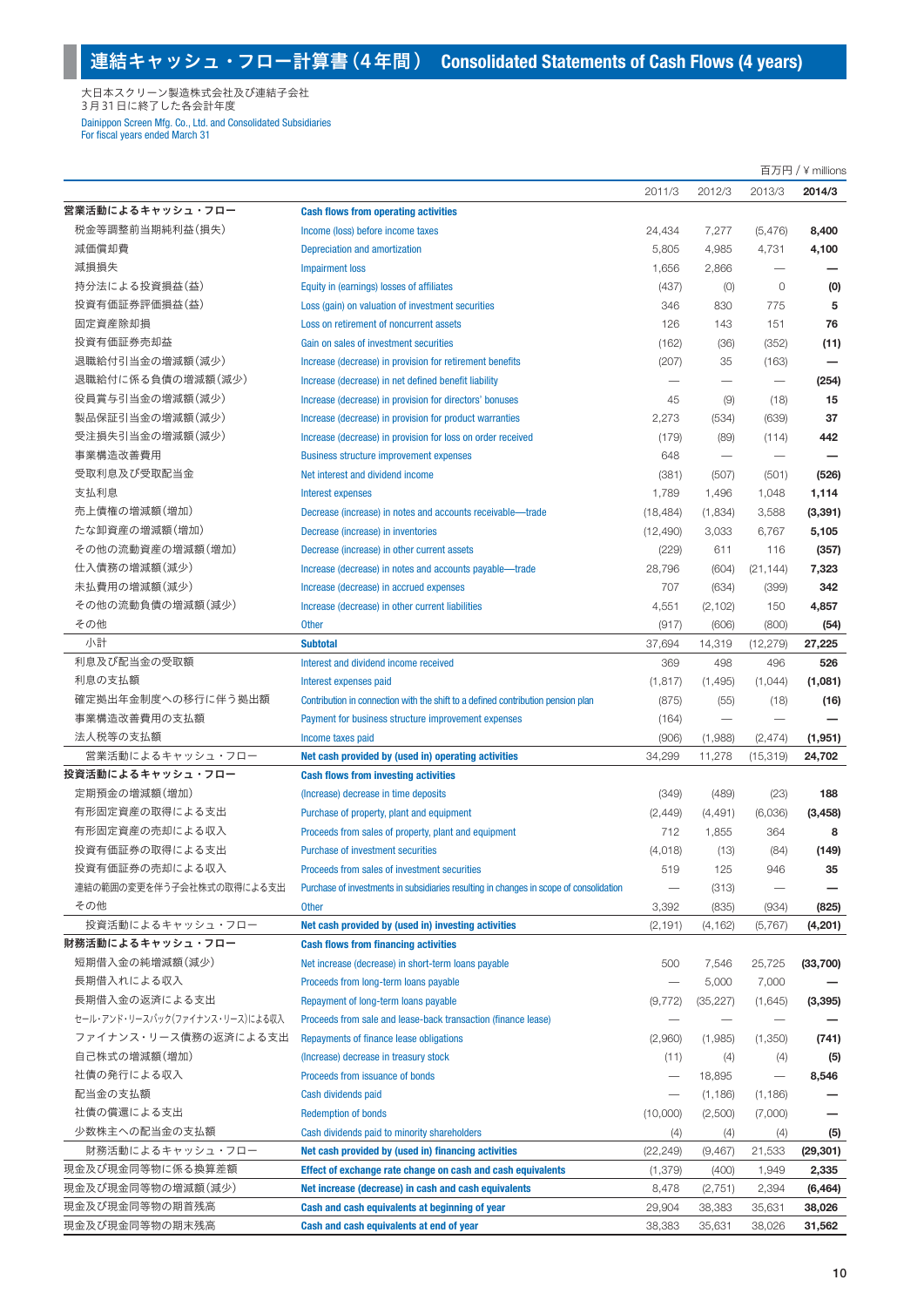



1株当たり純資産額&PBR

1株当たりキャッシュ・フロー&PCFR **Cash flow per share & Price to cash flow ratio**<br>(円/¥) (倍/times) (倍 / times)



#### 償却前営業利益&EBITDA倍率



## 円、償却前営業利益を除く / ¥ except for EBITDA 2010/3 2011/3 2012/3 2013/3 **2014/3** 1株当たり当期純利益 Net income per share (33.71) 108.21 19.54 (47.75) **22.83** PER[倍] Price to earnings ratio (PER) [times] (12.96) 8.06 38.14 (9.09) **20.89** 1株当たり純資産額 Net assets per share 272.15 367.00 379.44 321.24 **364.23** PBR [倍] **Price to book value ratio (PBR) [times]** 1.61 2.38 1.96 1.35 1.31 1株当たりキャッシュ・フロー Cash flow per share  $(4.17)$  132.66  $40.54$   $(27.81)$  **40.11** PCFR [倍] **Price to cash flow ratio (PCFR) [times]** (104.70) 6.57 18.38 (15.60) **11.89** 償却前営業利益[百万円] EBITDA [¥ millions] (7,034) 32,616 18,484 (102) **13,003**  EBITDA 倍率[倍] EV/EBITDA [times] (21.54) 6.89 10.25 (1,332.18) **9.51** 1株当たり配当金 Cash dividends per share (consolidated) — 5.00 5.00 — **3.00**  配当性向 [%] **Dividend payout ratio [%] (consolidated)** - 4.62 25.59 - 13.14 純資産配当率 [%] **Dividends on equity [%] (consolidated)** — 1.56 1.33 — **0.87**

○ 1株当たり当期純利益=当期純利益÷期中平均発行済株式総数

○ PER=期末株価÷1株当たり当期純利益[倍]

○ 1株当たり純資産額=期末自己資本÷期末発行済株式総数

○ PBR=期末株価÷1株当たり純資産額[倍]

-<br>○ 1 株当たりキャッシュ・フロー= (当期純利益 + 減価償却費)÷期中平均発行済株式総数

○ PCFR=期末株価÷1株当たりキャッシュ・フロー[倍]

○ 償却前営業利益=営業利益+減価償却費

○ EBITDA倍率=EV÷償却前営業利益

 EV(企業価値)=株式時価総額+有利子負債残高+少数株主持分ー現金預金ー有価証券 ○ 配当性向(連結)=1株当たり配当金÷1株当たり当期純利益× 100[%]

○ 純資産配当率(連結)=1株当たり配当金÷期中平均1株当たり連結純資産× 100[%]

 $\bigcirc$  Net income per share = Net income / Average number of shares outstanding in each fiscal period

 $\bigcap$  PER = Stock price at fiscal year-end / Net income per share [times]

○ Book value per share = Equity / Number of shares outstanding at fiscal year-end

 $\bigcirc$  PBR = Stock price at fiscal year-end / Book value per share [times]  $\bigcirc$  Cash flow per share = (Net income + Depreciation and amortization

Cash flow per share = (Net income + Depreciation and amortization) /

Average number of shares outstanding in each fiscal period

 $\bigcirc$  PCFR = Stock price at fiscal year-end / Cash flow per share [times]  $\bigcirc$  EBITDA = Operating income + Depreciation and amortization

○ Enterprise value (EV) = (Market value + Interest-bearing debt

+ Minority shareholders' equity – Cash and deposits – Marketable securities)

○ Dividend payout ratio (Consolidated) = Cash dividends per share / Net income per share × 100 [%]

 $\bigcirc$  Dividend on net assets (Consolidated) = Cash dividends per share / Average consolidated net assets per share in each fiscal period  $\times$  100 [%]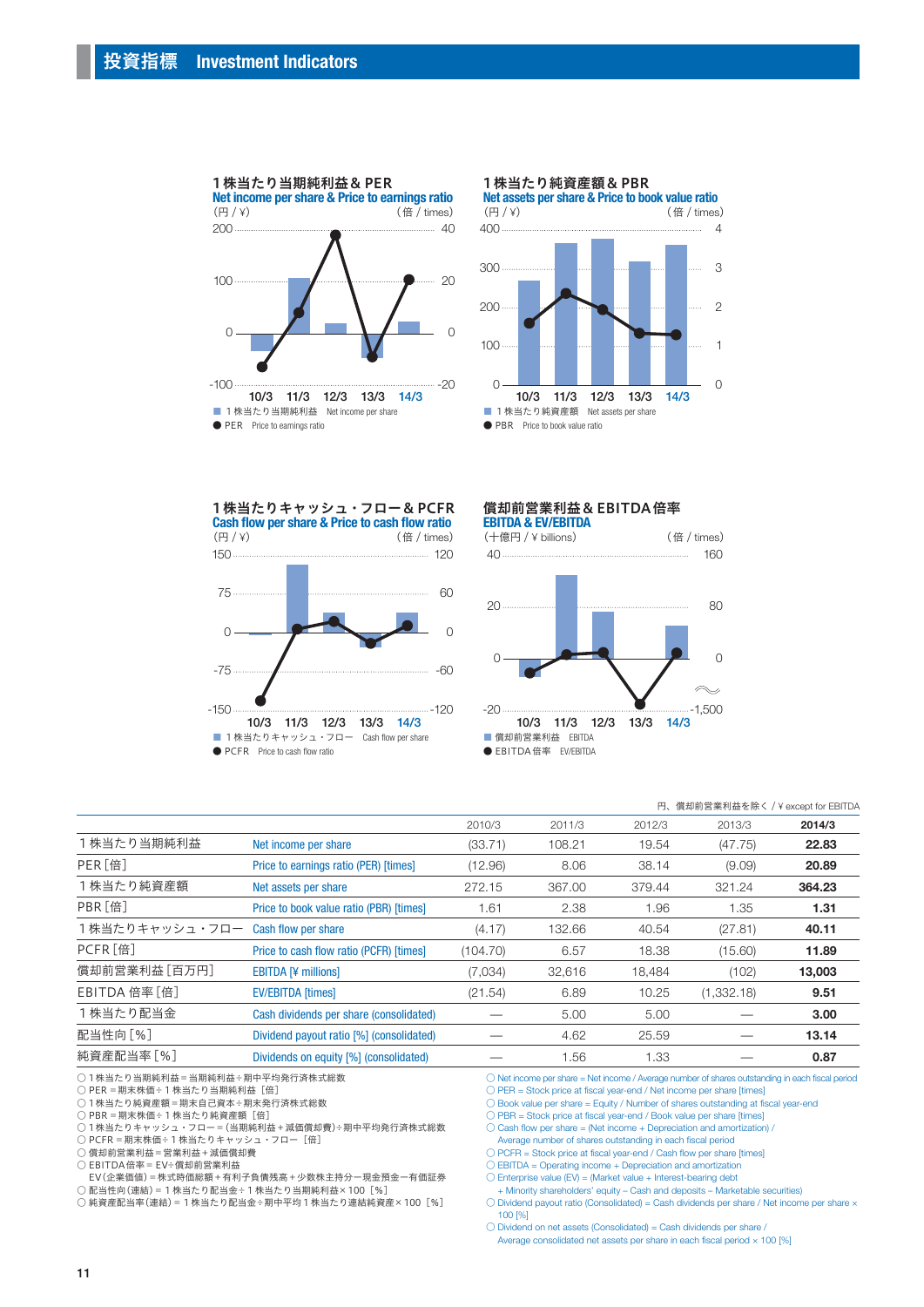

#### 大株主 **Major Shareholders**

| 株主名                       | <b>Name</b>                                                                | 所有株式数(千株)<br>Number of shares<br>(thousands) | 発行済株式総数に対する<br>所有株式数の割合(%)<br>Percentage of<br>total shares (%) |
|---------------------------|----------------------------------------------------------------------------|----------------------------------------------|-----------------------------------------------------------------|
| 日本マスタートラスト信託銀行株式会社(信託口)   | The Master Trust Bank of Japan, Ltd. (Trust Account)                       | 25,979                                       | 10.22                                                           |
| 日本トラスティ・サービス信託銀行株式会社(信託口) | Japan Trustee Services Bank, Ltd. (Trust Account)                          | 18.774                                       | 7.39                                                            |
| 日本生命保険相互会社                | Nippon Life Insurance Company                                              | 9,661                                        | 3.80                                                            |
| 株式会社京都銀行                  | The Bank of Kyoto, Ltd.                                                    | 6.730                                        | 2.65                                                            |
| 株式会社りそな銀行                 | Resona Bank, Limited                                                       | 4,562                                        | 1.79                                                            |
| 大日本スクリーン取引先持株会シンクロナイズ     | Dainippon Screen's Business Partners Shareholders' Association Synchronize | 4,558                                        | 1.79                                                            |
| 株式会社滋賀銀行                  | The Shiga Bank, Ltd.                                                       | 4.241                                        | 1.67                                                            |
| 大日本スクリーン製造従業員持株会          | Dainippon Screen's Employees Shareholders' Association                     | 4,230                                        | 1.66                                                            |
| 株式会社三菱東京 UFI 銀行           | The Bank of Tokyo-Mitsubishi UFJ, Ltd.                                     | 3,923                                        | 1.54                                                            |
| BNPパリバ証券株式会社              | <b>BNP Paribas Securities (Japan) Limited</b>                              | 3,599                                        | 1.41                                                            |

当社は自己株式16,625,067(6.54%)を保有していますが、上記大株主からは除いています。

Figures exclude 16,625,067 (6.54%) shares of treasury stock held by Dainippon Screen Mfg. Co., Ltd.

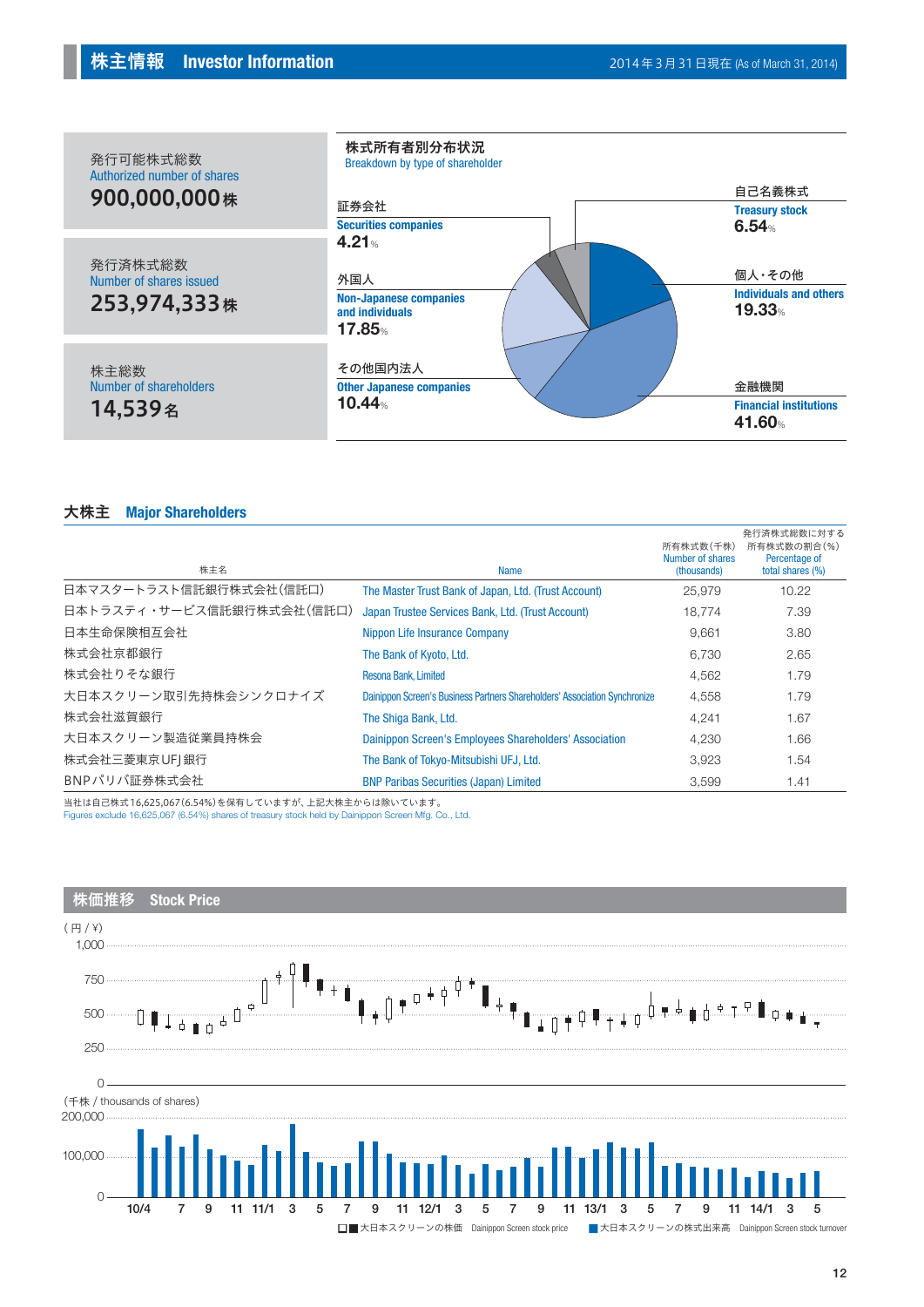#### 半導体製造装置 **Semiconductor Production Equipment**

#### 市場規模の推移 Development of Related Markets





ここに述べられたガートナーのレポート(以下「ガートナーのレポート」)は、ガートナーのシンジケート購読サービスの一部として顧客向けに発行されたデータ、リサーチ・オピニオンもしくは視点を表したものであり、<br>事実を表現したものではありません。ガートナーの各レポートは、レポート発行時点における見解であり、この企業レポート発行時点のものではありません。またガートナーのレポートで述べられた意見は、事前の予告 なしに変更されることがあります。

The Gartner Reports described herein (the "Gartner Report"), represent data, research opinion or viewpoints published, as part of a syndicated subscription service, by Gartner, Inc. ("Gartner"), and are not representations of fact. Each Gartner Report speaks as of its original publication date (and not as of the date of this report) and the opinions expressed in the Gartner Report are subject to change without notice.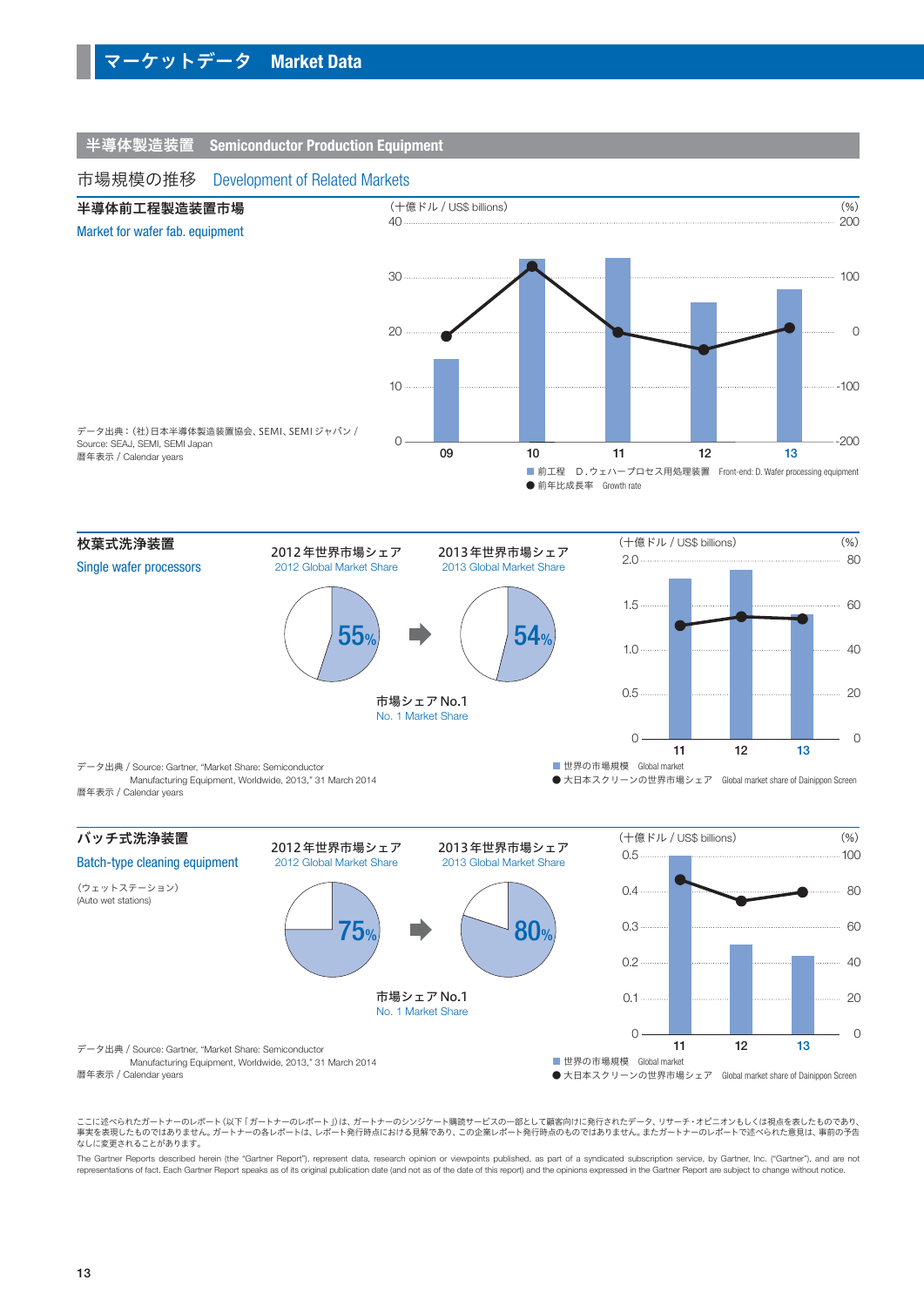#### FPD製造装置 **FPD Production Equipment**

#### 市場規模の推移 Development of Related Markets



市場シェアNo.1 No. 1 Market Share

#### 印刷関連機器 **Graphic Arts Equipment**

#### CTP装置

#### CTP Equipment

CTP装置:印刷データをプレート(版)に出力する装置。 CTP equipment is used to expose printing data to the printing plate.

データ出典:当社推定 / Source: Dainippon Screen **暦年表示 / Calendar years** 台数ベース(OEM含む) / Unit base including OEM



市場シェアNo.1 No. 1 Market Share